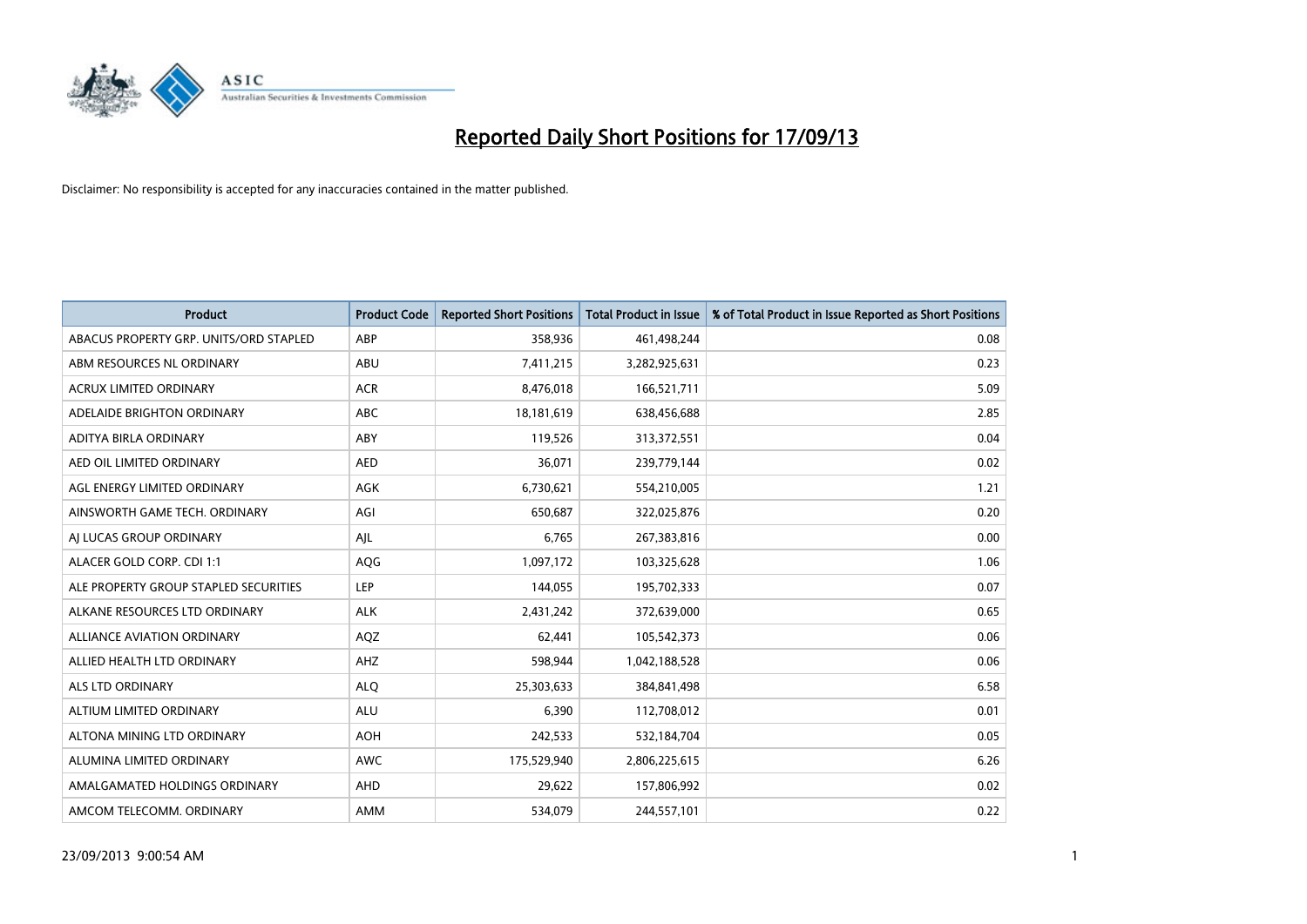

| <b>Product</b>                          | <b>Product Code</b> | <b>Reported Short Positions</b> | <b>Total Product in Issue</b> | % of Total Product in Issue Reported as Short Positions |
|-----------------------------------------|---------------------|---------------------------------|-------------------------------|---------------------------------------------------------|
| AMCOR LIMITED ORDINARY                  | AMC                 | 2,441,213                       | 1,206,684,923                 | 0.20                                                    |
| AMP LIMITED ORDINARY                    | AMP                 | 33,533,309                      | 2,944,564,649                 | 1.14                                                    |
| AMPELLA MINING ORDINARY                 | <b>AMX</b>          | 951,272                         | 248,000,493                   | 0.38                                                    |
| ANGLOGOLD ASHANTI CDI 5:1               | AGG                 | 1                               | 89,207,765                    | 0.00                                                    |
| ANSELL LIMITED ORDINARY                 | <b>ANN</b>          | 10,086,313                      | 130,617,963                   | 7.72                                                    |
| ANTARES ENERGY LTD ORDINARY             | <b>AZZ</b>          | 298,040                         | 255,000,000                   | 0.12                                                    |
| ANZ BANKING GRP LTD ORDINARY            | <b>ANZ</b>          | 7,816,263                       | 2,743,614,407                 | 0.28                                                    |
| APA GROUP STAPLED SECURITIES            | <b>APA</b>          | 8,897,128                       | 835,750,807                   | 1.06                                                    |
| APN NEWS & MEDIA ORDINARY               | <b>APN</b>          | 16,419,810                      | 661,526,586                   | 2.48                                                    |
| AQUARIUS PLATINUM. ORDINARY             | <b>AQP</b>          | 6,842,837                       | 486,851,336                   | 1.41                                                    |
| AQUILA RESOURCES ORDINARY               | <b>AQA</b>          | 14,519,483                      | 411,804,442                   | 3.53                                                    |
| ARAFURA RESOURCE LTD ORDINARY           | <b>ARU</b>          | 308,367                         | 441,270,644                   | 0.07                                                    |
| ARB CORPORATION ORDINARY                | <b>ARP</b>          | 604,301                         | 72,481,302                    | 0.83                                                    |
| ARDENT LEISURE GROUP STAPLED SECURITIES | AAD                 | 2,632,615                       | 404,994,420                   | 0.65                                                    |
| ARENA REIT ORDINARY UNITS               | ARF                 | 15,360                          | 206,342,963                   | 0.01                                                    |
| ARISTOCRAT LEISURE ORDINARY             | ALL                 | 7,809,549                       | 551,418,047                   | 1.42                                                    |
| ARRIUM LTD ORDINARY                     | ARI                 | 31,518,842                      | 1,355,433,903                 | 2.33                                                    |
| ASCIANO LIMITED ORDINARY                | <b>AIO</b>          | 15,998,369                      | 975,385,664                   | 1.64                                                    |
| ASG GROUP LIMITED ORDINARY              | ASZ                 | 1,493,618                       | 206,720,839                   | 0.72                                                    |
| ASPEN GROUP ORD/UNITS STAPLED           | <b>APZ</b>          | 464,607                         | 1,198,841,909                 | 0.04                                                    |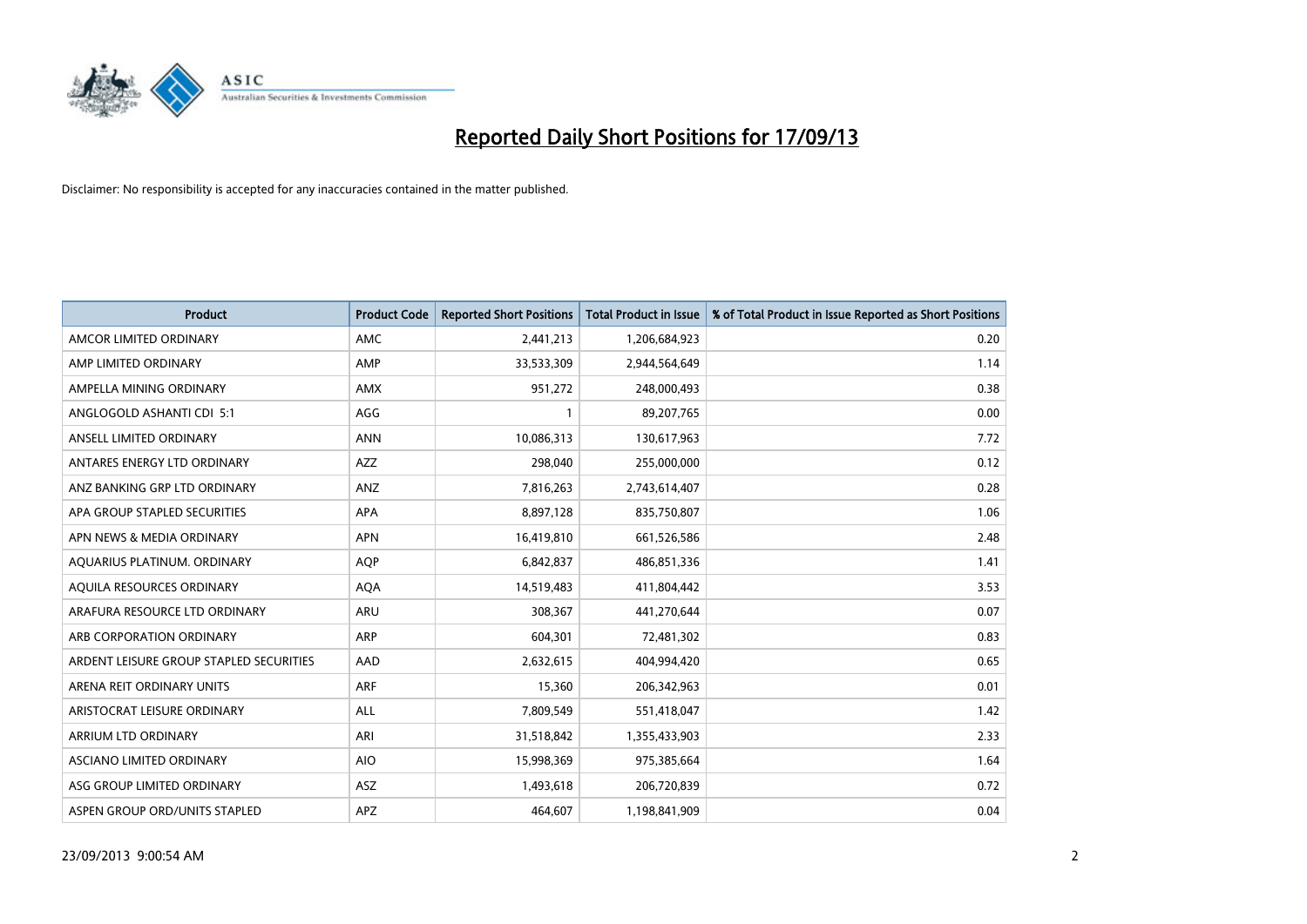

| <b>Product</b>                            | <b>Product Code</b> | <b>Reported Short Positions</b> | <b>Total Product in Issue</b> | % of Total Product in Issue Reported as Short Positions |
|-------------------------------------------|---------------------|---------------------------------|-------------------------------|---------------------------------------------------------|
| ASTRO JAP PROP GROUP STAPLED US PROHIBIT. | AJA                 | 27,372                          | 67,211,752                    | 0.04                                                    |
| ASX LIMITED ORDINARY                      | ASX                 | 2,270,208                       | 193,595,162                   | 1.17                                                    |
| ATLAS IRON LIMITED ORDINARY               | <b>AGO</b>          | 48,611,965                      | 909,718,409                   | 5.34                                                    |
| AURIZON HOLDINGS LTD ORDINARY             | AZJ                 | 9,121,349                       | 2,137,284,503                 | 0.43                                                    |
| <b>AURORA OIL &amp; GAS ORDINARY</b>      | <b>AUT</b>          | 6,204,132                       | 448,785,778                   | 1.38                                                    |
| AUSDRILL LIMITED ORDINARY                 | ASL                 | 14,433,787                      | 312,277,224                   | 4.62                                                    |
| AUSENCO LIMITED ORDINARY                  | AAX                 | 942,735                         | 123,527,574                   | 0.76                                                    |
| AUST VINTAGE LTD ORDINARY                 | AVG                 | 238,096                         | 132,554,637                   | 0.18                                                    |
| AUSTAL LIMITED ORDINARY                   | ASB                 | 571,559                         | 346,007,639                   | 0.17                                                    |
| AUSTBROKERS HOLDINGS ORDINARY             | <b>AUB</b>          | 17,450                          | 58,271,735                    | 0.03                                                    |
| AUSTIN ENGINEERING ORDINARY               | ANG                 | 257,047                         | 73,164,403                    | 0.35                                                    |
| AUSTRALAND PROPERTY STAPLED SECURITY      | <b>ALZ</b>          | 1,334,341                       | 578,324,670                   | 0.23                                                    |
| AUSTRALIAN AGRICULT. ORDINARY             | AAC                 | 4,205,742                       | 313,113,358                   | 1.34                                                    |
| AUSTRALIAN INFR LTD ORDINARY              | <b>AIX</b>          | 112,027                         | 620,733,944                   | 0.02                                                    |
| AUSTRALIAN PHARM. ORDINARY                | API                 | 130,862                         | 488,115,883                   | 0.03                                                    |
| <b>AUSTRALIAN POWER ORDINARY</b>          | <b>APK</b>          | 15,090                          | 192,246,334                   | 0.01                                                    |
| AUTOMOTIVE HOLDINGS ORDINARY              | AHE                 | 247,225                         | 260,579,682                   | 0.09                                                    |
| AVIENNINGS LIMITED ORDINARY               | <b>AVJ</b>          | 69,999                          | 384,423,851                   | 0.02                                                    |
| AWE LIMITED ORDINARY                      | AWE                 | 1,157,861                       | 522,116,985                   | 0.22                                                    |
| <b>BANDANNA ENERGY ORDINARY</b>           | <b>BND</b>          | 18,323,137                      | 528,481,199                   | 3.47                                                    |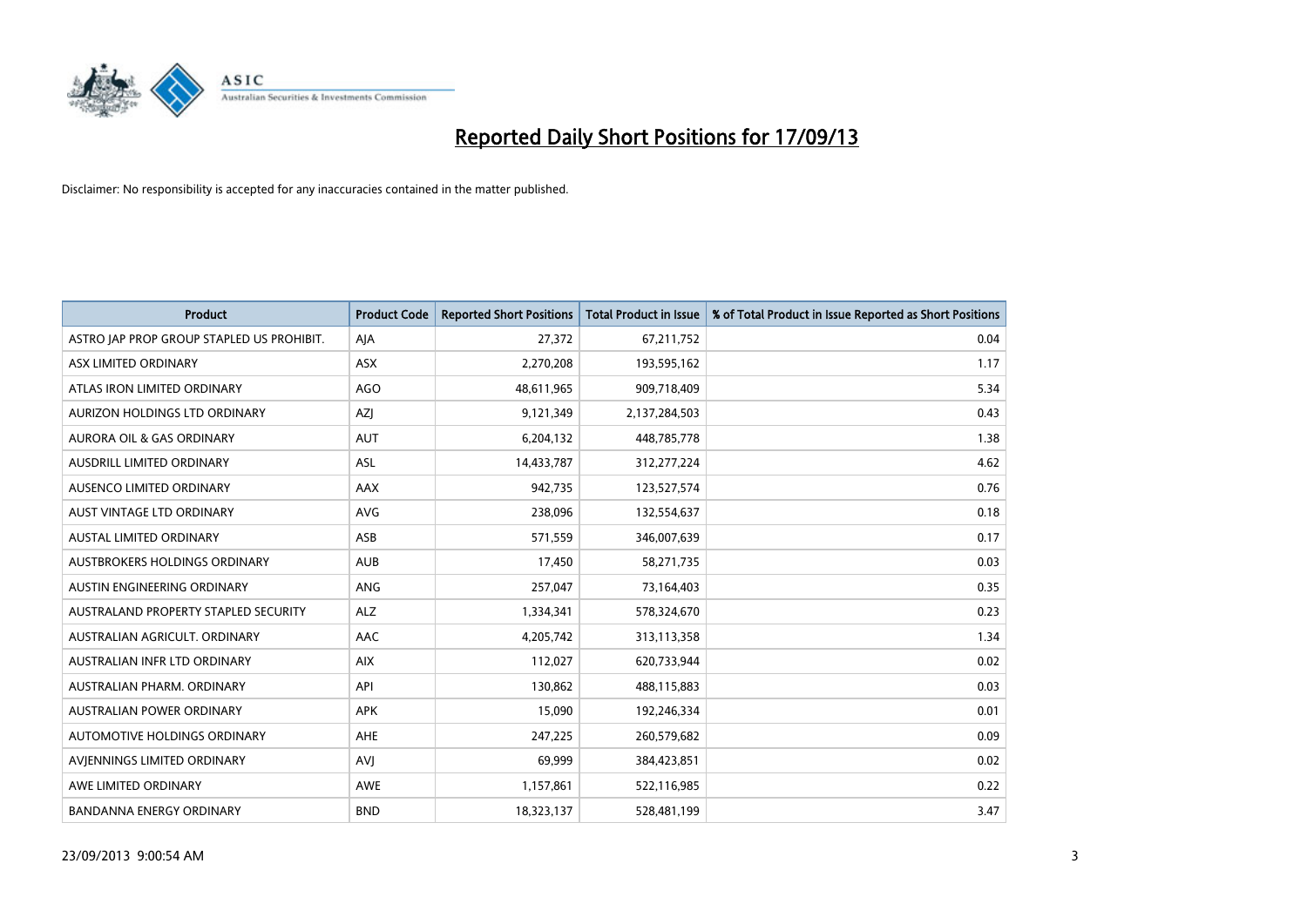

| <b>Product</b>                                | <b>Product Code</b> | <b>Reported Short Positions</b> | <b>Total Product in Issue</b> | % of Total Product in Issue Reported as Short Positions |
|-----------------------------------------------|---------------------|---------------------------------|-------------------------------|---------------------------------------------------------|
| BANK OF QUEENSLAND. ORDINARY                  | <b>BOQ</b>          | 6,954,490                       | 319,809,993                   | 2.17                                                    |
| BASE RES LIMITED ORDINARY                     | <b>BSE</b>          | 4,813,757                       | 561,840,029                   | 0.86                                                    |
| BATHURST RES NZ LTD ORDINARY                  | <b>BRL</b>          | 31,462,630                      | 807,135,097                   | 3.90                                                    |
| <b>BC IRON LIMITED ORDINARY</b>               | <b>BCI</b>          | 14,890                          | 123,628,630                   | 0.01                                                    |
| BEACH ENERGY LIMITED ORDINARY                 | <b>BPT</b>          | 22,573,163                      | 1,269,521,118                 | 1.78                                                    |
| BEADELL RESOURCE LTD ORDINARY                 | <b>BDR</b>          | 52,920,002                      | 788,277,280                   | 6.71                                                    |
| <b>BEGA CHEESE LTD ORDINARY</b>               | <b>BGA</b>          | 189,146                         | 151,866,050                   | 0.12                                                    |
| BENDIGO AND ADELAIDE ORDINARY                 | <b>BEN</b>          | 12,807,060                      | 407,229,525                   | 3.14                                                    |
| BERKELEY RESOURCES ORDINARY                   | <b>BKY</b>          | 569,257                         | 179,393,323                   | 0.32                                                    |
| <b>BHP BILLITON LIMITED ORDINARY</b>          | <b>BHP</b>          | 4,728,233                       | 3,211,691,105                 | 0.15                                                    |
| <b>BILLABONG ORDINARY</b>                     | <b>BBG</b>          | 22,626,128                      | 478,944,292                   | 4.72                                                    |
| <b>BIONOMICS LIMITED ORDINARY</b>             | <b>BNO</b>          | 95,866                          | 411,577,046                   | 0.02                                                    |
| BLACKMORES LIMITED ORDINARY                   | <b>BKL</b>          | 7,824                           | 16,973,764                    | 0.05                                                    |
| <b>BLACKTHORN RESOURCES ORD US PROHIBITED</b> | <b>BTR</b>          | 1,650,814                       | 164,285,950                   | 1.00                                                    |
| <b>BLUESCOPE STEEL LTD ORDINARY</b>           | <b>BSL</b>          | 3,787,896                       | 558,733,728                   | 0.68                                                    |
| <b>BOART LONGYEAR ORDINARY</b>                | <b>BLY</b>          | 45,263,594                      | 461,163,412                   | 9.82                                                    |
| <b>BOOM LOGISTICS ORDINARY</b>                | <b>BOL</b>          | 99,999                          | 470,598,576                   | 0.02                                                    |
| <b>BORAL LIMITED, ORDINARY</b>                | <b>BLD</b>          | 61,037,473                      | 774,000,641                   | 7.89                                                    |
| <b>BRADKEN LIMITED ORDINARY</b>               | <b>BKN</b>          | 14,271,967                      | 169,240,662                   | 8.43                                                    |
| <b>BRAMBLES LIMITED ORDINARY</b>              | <b>BXB</b>          | 2,076,608                       | 1,558,617,531                 | 0.13                                                    |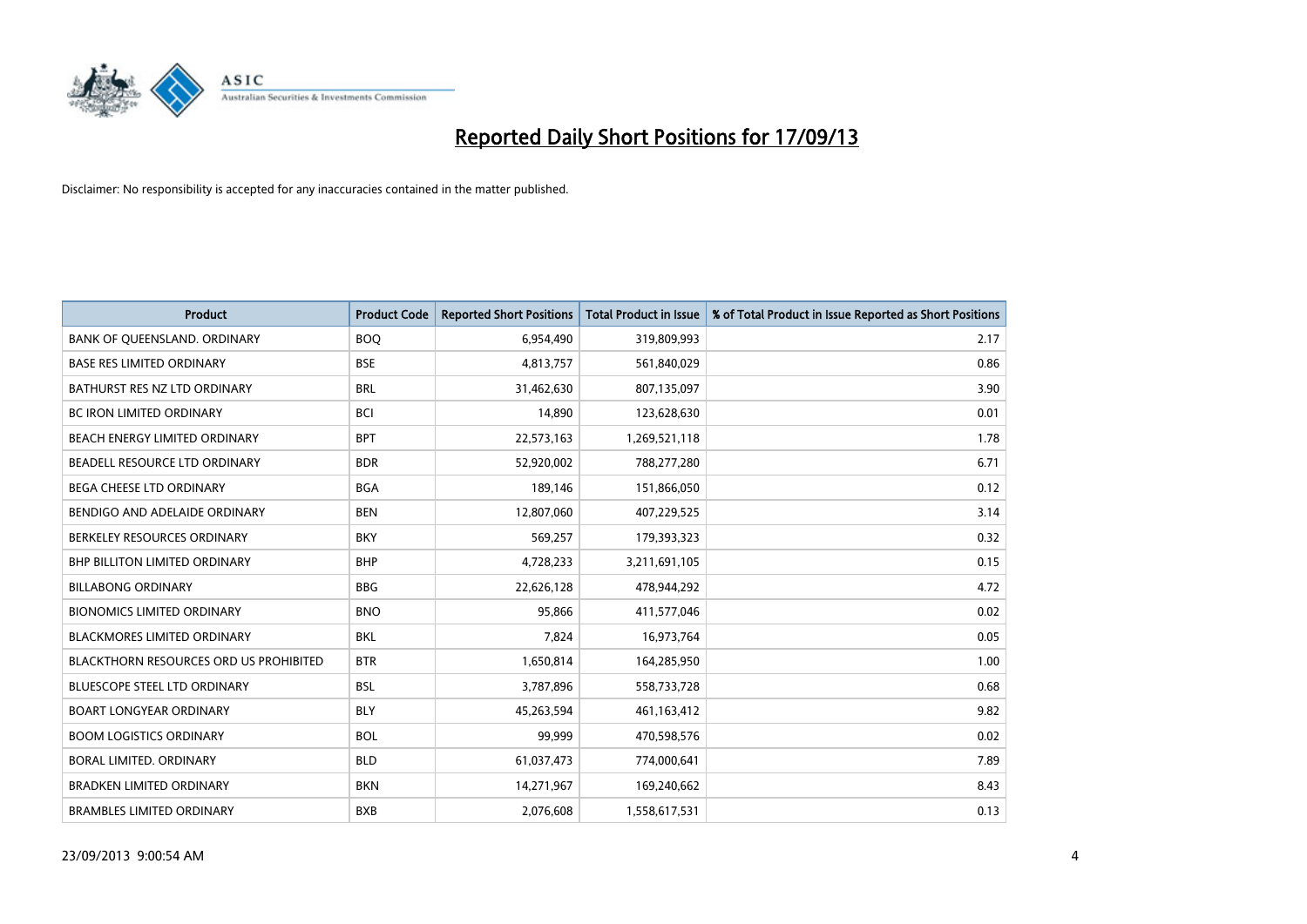

| <b>Product</b>                          | <b>Product Code</b> | <b>Reported Short Positions</b> | <b>Total Product in Issue</b> | % of Total Product in Issue Reported as Short Positions |
|-----------------------------------------|---------------------|---------------------------------|-------------------------------|---------------------------------------------------------|
| <b>BREVILLE GROUP LTD ORDINARY</b>      | <b>BRG</b>          | 3,959,649                       | 130,095,322                   | 3.04                                                    |
| <b>BRICKWORKS LIMITED ORDINARY</b>      | <b>BKW</b>          | 66,616                          | 147,818,132                   | 0.05                                                    |
| BROCKMAN MINING LTD ORDINARY            | <b>BCK</b>          | 90,995                          | 7,894,482,131                 | 0.00                                                    |
| BT INVESTMENT MNGMNT ORDINARY           | <b>BTT</b>          | 88,956                          | 278,100,237                   | 0.03                                                    |
| <b>BUCCANEER ENERGY LTD ORDINARY</b>    | <b>BCC</b>          | 107,127                         | 2,398,671,956                 | 0.00                                                    |
| <b>BURU ENERGY ORDINARY</b>             | <b>BRU</b>          | 11,381,692                      | 298,365,707                   | 3.81                                                    |
| <b>BWP TRUST ORDINARY UNITS</b>         | <b>BWP</b>          | 6,949,682                       | 627,165,919                   | 1.11                                                    |
| <b>CABCHARGE AUSTRALIA ORDINARY</b>     | CAB                 | 12,932,296                      | 120,430,683                   | 10.74                                                   |
| CALTEX AUSTRALIA ORDINARY               | <b>CTX</b>          | 1,791,656                       | 270,000,000                   | 0.66                                                    |
| CAPE LAMBERT RES LTD ORDINARY           | <b>CFE</b>          | 1,479,627                       | 676,191,942                   | 0.22                                                    |
| CARABELLA RES LTD ORDINARY              | <b>CLR</b>          | 100,000                         | 152,361,547                   | 0.07                                                    |
| <b>CARBON ENERGY ORDINARY</b>           | <b>CNX</b>          | 6,799                           | 975,168,303                   | 0.00                                                    |
| <b>CARDNO LIMITED ORDINARY</b>          | CDD                 | 9,825,600                       | 144,126,327                   | 6.82                                                    |
| CARNARVON PETROLEUM ORDINARY            | <b>CVN</b>          | 775,193                         | 934,109,501                   | 0.08                                                    |
| CARSALES.COM LTD ORDINARY               | <b>CRZ</b>          | 2,347,331                       | 237,513,965                   | 0.99                                                    |
| CASH CONVERTERS ORDINARY                | CCV                 | 3,957,008                       | 423,861,025                   | 0.93                                                    |
| CEDAR WOODS PROP. ORDINARY              | <b>CWP</b>          | 4,598                           | 73,359,551                    | 0.01                                                    |
| CENTRAL PETROLEUM ORDINARY              | <b>CTP</b>          | 1,118,754                       | 1,546,078,845                 | 0.07                                                    |
| <b>CERAMIC FUEL CELLS ORDINARY</b>      | <b>CFU</b>          | 390                             | 1,591,941,620                 | 0.00                                                    |
| CFS RETAIL TRUST GRP STAPLED SECURITIES | <b>CFX</b>          | 58,328,902                      | 2,858,286,690                 | 2.04                                                    |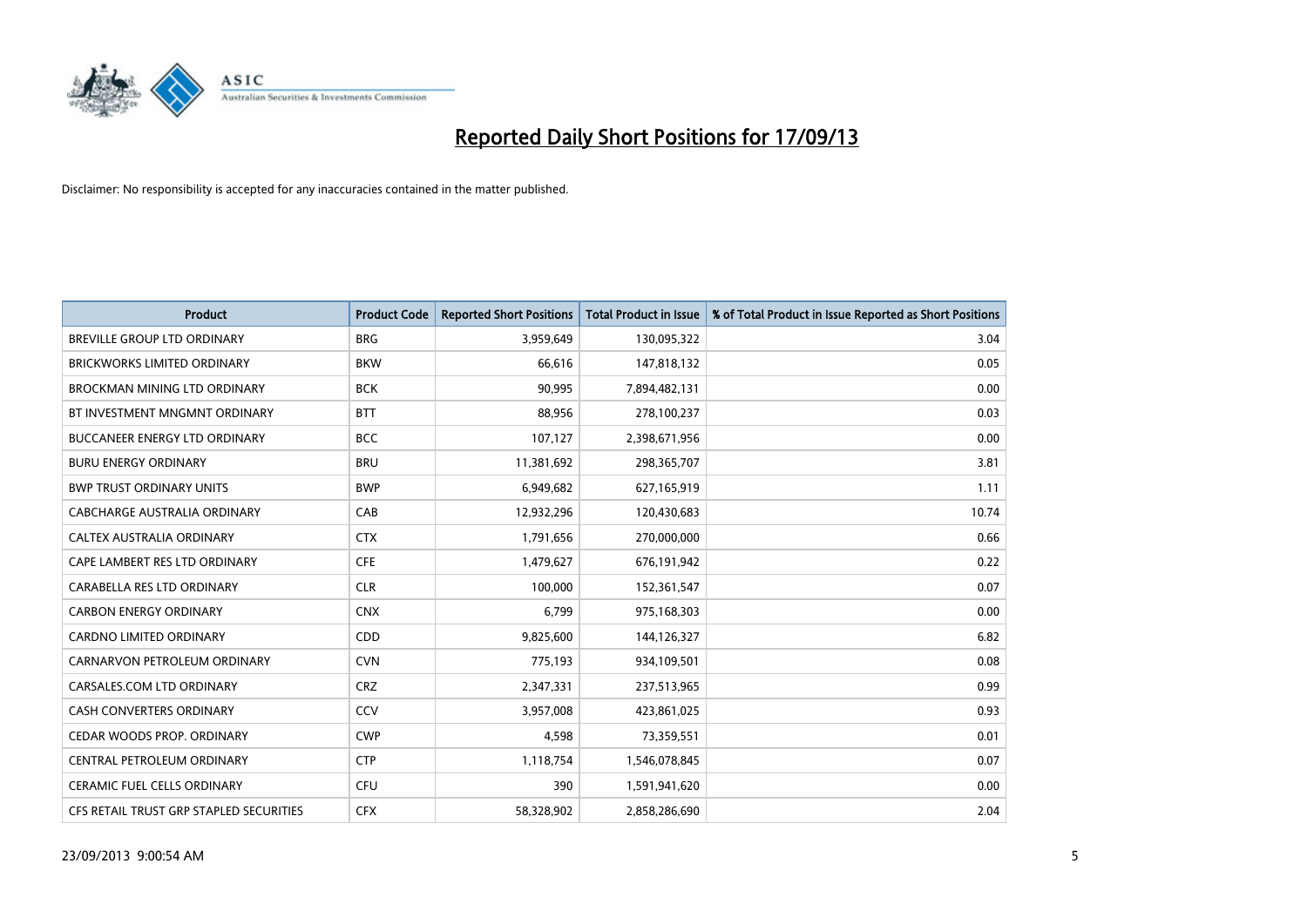

| <b>Product</b>                          | <b>Product Code</b> | <b>Reported Short Positions</b> | <b>Total Product in Issue</b> | % of Total Product in Issue Reported as Short Positions |
|-----------------------------------------|---------------------|---------------------------------|-------------------------------|---------------------------------------------------------|
| CHALLENGER DIV.PRO. STAPLED UNITS       | <b>CDI</b>          | 23,700                          | 214,101,013                   | 0.01                                                    |
| CHALLENGER LIMITED ORDINARY             | <b>CGF</b>          | 2,704,340                       | 530,862,585                   | 0.51                                                    |
| CHANDLER MACLEOD LTD ORDINARY           | <b>CMG</b>          | 3,564,092                       | 469,679,390                   | 0.76                                                    |
| CHARTER HALL GROUP STAPLED US PROHIBIT. | <b>CHC</b>          | 317,015                         | 309,018,843                   | 0.10                                                    |
| <b>CHARTER HALL RETAIL UNITS</b>        | <b>COR</b>          | 6,947,294                       | 341,843,880                   | 2.03                                                    |
| <b>CHORUS LIMITED ORDINARY</b>          | <b>CNU</b>          | 79,036                          | 389,299,049                   | 0.02                                                    |
| CITIGOLD CORP LTD ORDINARY              | <b>CTO</b>          | 153,427                         | 1,352,907,765                 | 0.01                                                    |
| <b>CLOUGH LIMITED ORDINARY</b>          | <b>CLO</b>          | 792                             | 777,090,670                   | 0.00                                                    |
| COAL OF AFRICA LTD ORDINARY             | <b>CZA</b>          | 426                             | 1,048,368,613                 | 0.00                                                    |
| <b>COALSPUR MINES LTD ORDINARY</b>      | <b>CPL</b>          | 8,964,466                       | 641,394,435                   | 1.40                                                    |
| COCA-COLA AMATIL ORDINARY               | <b>CCL</b>          | 17,359,188                      | 763,590,249                   | 2.27                                                    |
| <b>COCHLEAR LIMITED ORDINARY</b>        | <b>COH</b>          | 6,704,153                       | 57,040,932                    | 11.75                                                   |
| <b>COCKATOO COAL ORDINARY</b>           | <b>COK</b>          | 15,063,885                      | 886,294,158                   | 1.70                                                    |
| <b>CODAN LIMITED ORDINARY</b>           | <b>CDA</b>          | 1,106,109                       | 176,926,104                   | 0.63                                                    |
| COFFEY INTERNATIONAL ORDINARY           | <b>COF</b>          | 201,917                         | 255,833,165                   | 0.08                                                    |
| <b>COLLECTION HOUSE ORDINARY</b>        | <b>CLH</b>          | 950,000                         | 123,907,720                   | 0.77                                                    |
| <b>COLLINS FOODS LTD ORDINARY</b>       | <b>CKF</b>          | 528,002                         | 93,000,003                    | 0.57                                                    |
| COMMONWEALTH BANK, ORDINARY             | <b>CBA</b>          | 8,488,990                       | 1,611,928,836                 | 0.53                                                    |
| COMMONWEALTH PROP ORDINARY UNITS        | <b>CPA</b>          | 37,990,279                      | 2,347,003,413                 | 1.62                                                    |
| <b>COMPASS RESOURCES ORDINARY</b>       | <b>CMR</b>          | 7,472                           | 1,403,744,100                 | 0.00                                                    |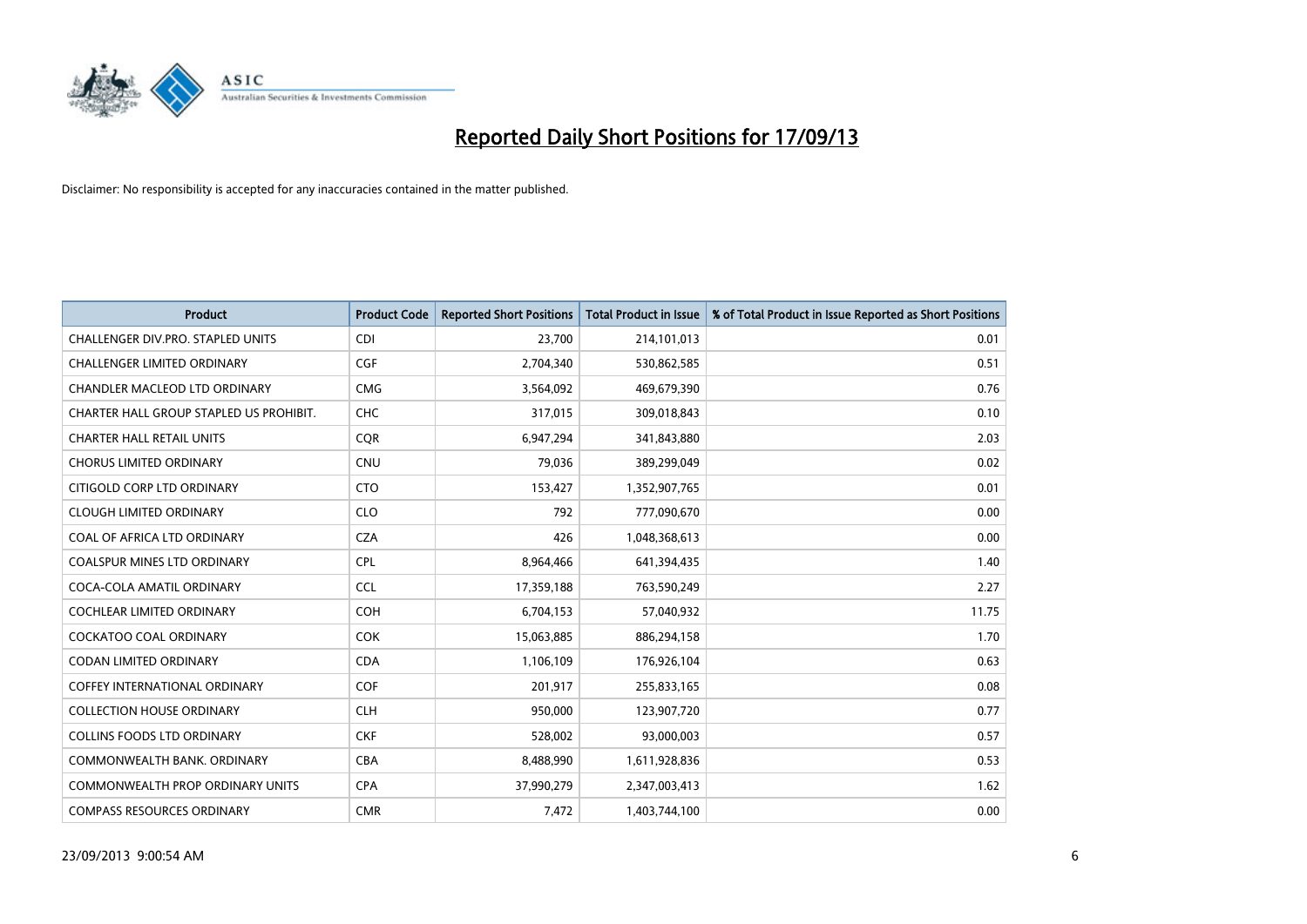

| <b>Product</b>                          | <b>Product Code</b> | <b>Reported Short Positions</b> | <b>Total Product in Issue</b> | % of Total Product in Issue Reported as Short Positions |
|-----------------------------------------|---------------------|---------------------------------|-------------------------------|---------------------------------------------------------|
| <b>COMPUTERSHARE LTD ORDINARY</b>       | <b>CPU</b>          | 11,964,545                      | 556,203,079                   | 2.15                                                    |
| <b>COOPER ENERGY LTD ORDINARY</b>       | <b>COE</b>          | 10,809                          | 329,099,922                   | 0.00                                                    |
| <b>CORP TRAVEL LIMITED ORDINARY</b>     | <b>CTD</b>          | 148,271                         | 78,246,245                    | 0.19                                                    |
| <b>CREDIT CORP GROUP ORDINARY</b>       | CCP                 | 12,811                          | 45,932,899                    | 0.03                                                    |
| <b>CROMWELL PROP STAPLED SECURITIES</b> | <b>CMW</b>          | 1,292,811                       | 1,717,823,929                 | 0.08                                                    |
| <b>CROWE HORWATH AUS ORDINARY</b>       | <b>CRH</b>          | 489,961                         | 269,665,096                   | 0.18                                                    |
| <b>CROWN LIMITED ORDINARY</b>           | <b>CWN</b>          | 4,071,700                       | 728,394,185                   | 0.56                                                    |
| <b>CSG LIMITED ORDINARY</b>             | CSV                 | 44,750                          | 278,873,075                   | 0.02                                                    |
| <b>CSL LIMITED ORDINARY</b>             | <b>CSL</b>          | 412,602                         | 487,088,966                   | 0.08                                                    |
| <b>CSR LIMITED ORDINARY</b>             | <b>CSR</b>          | 36,747,110                      | 506,000,315                   | 7.26                                                    |
| <b>CUDECO LIMITED ORDINARY</b>          | CDU                 | 7,517,665                       | 205,017,174                   | 3.67                                                    |
| DART ENERGY LTD ORDINARY                | <b>DTE</b>          | 15,640,556                      | 1,010,608,214                 | 1.55                                                    |
| DATA#3 LIMITED ORDINARY                 | <b>DTL</b>          | 58,037                          | 153,974,950                   | 0.04                                                    |
| DAVID JONES LIMITED ORDINARY            | <b>DJS</b>          | 56,632,225                      | 535,002,401                   | 10.59                                                   |
| <b>DECMIL GROUP LIMITED ORDINARY</b>    | <b>DCG</b>          | 3,701,183                       | 168,657,794                   | 2.19                                                    |
| DEEP YELLOW LIMITED ORDINARY            | <b>DYL</b>          | 750,840                         | 1,562,794,247                 | 0.05                                                    |
| DEXUS PROPERTY GROUP STAPLED UNITS      | <b>DXS</b>          | 16,962,398                      | 4,673,157,562                 | 0.36                                                    |
| DISCOVERY METALS LTD ORDINARY           | <b>DML</b>          | 10,371,243                      | 486,986,451                   | 2.13                                                    |
| DOMINO PIZZA ENTERPR ORDINARY           | <b>DMP</b>          | 396,336                         | 83,990,955                    | 0.47                                                    |
| DONACO INTERNATIONAL ORDINARY           | <b>DNA</b>          | 75,051                          | 371,719,896                   | 0.02                                                    |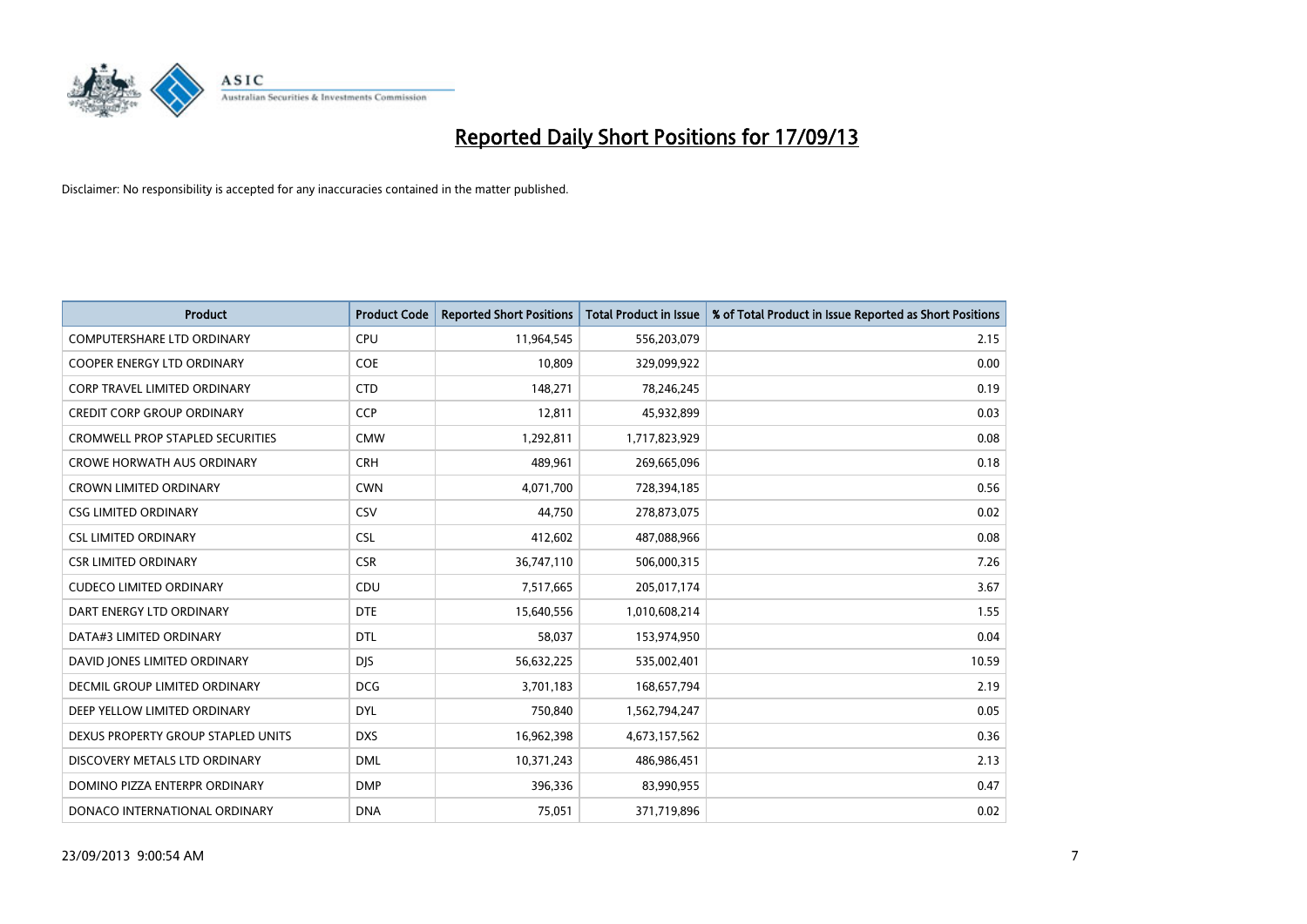

| <b>Product</b>                       | <b>Product Code</b> | <b>Reported Short Positions</b> | <b>Total Product in Issue</b> | % of Total Product in Issue Reported as Short Positions |
|--------------------------------------|---------------------|---------------------------------|-------------------------------|---------------------------------------------------------|
| DOWNER EDI LIMITED ORDINARY          | <b>DOW</b>          | 11,665,641                      | 433,409,429                   | 2.69                                                    |
| DRILLSEARCH ENERGY ORDINARY          | <b>DLS</b>          | 14,460,643                      | 429,665,895                   | 3.37                                                    |
| DUET GROUP STAPLED US PROHIBIT.      | <b>DUE</b>          | 1,674,899                       | 1,237,195,531                 | 0.14                                                    |
| DULUXGROUP LIMITED ORDINARY          | <b>DLX</b>          | 2,943,354                       | 377,019,430                   | 0.78                                                    |
| <b>DWS LTD ORDINARY</b>              | <b>DWS</b>          | 412,597                         | 132,362,763                   | 0.31                                                    |
| ECHO ENTERTAINMENT ORDINARY          | EGP                 | 4,073,391                       | 825,672,730                   | 0.49                                                    |
| <b>ELDERS LIMITED ORDINARY</b>       | <b>ELD</b>          | 18,417,403                      | 455,013,329                   | 4.05                                                    |
| ELEMENTAL MINERALS ORDINARY          | <b>ELM</b>          | 4,999                           | 303,263,391                   | 0.00                                                    |
| ELEMENTOS LIMITED ORDINARY           | <b>ELT</b>          | 16                              | 188,638,746                   | 0.00                                                    |
| <b>EMECO HOLDINGS ORDINARY</b>       | <b>EHL</b>          | 25,031,711                      | 599,675,707                   | 4.17                                                    |
| <b>ENDEAVOUR MIN CORP CDI 1:1</b>    | <b>EVR</b>          | 398,971                         | 94,057,031                    | 0.42                                                    |
| <b>ENERGY RESOURCES ORDINARY 'A'</b> | ERA                 | 8,304,111                       | 517,725,062                   | 1.60                                                    |
| <b>ENERGY WORLD CORPOR, ORDINARY</b> | <b>EWC</b>          | 28,939,330                      | 1,734,166,672                 | 1.67                                                    |
| <b>ENVESTRA LIMITED ORDINARY</b>     | <b>ENV</b>          | 6,633,961                       | 1,796,808,474                 | 0.37                                                    |
| EQUATORIAL RES LTD ORDINARY          | EQX                 | 8                               | 121,885,353                   | 0.00                                                    |
| ERM POWER LIMITED ORDINARY           | EPW                 | 46.864                          | 207,499,601                   | 0.02                                                    |
| ESERVGLOBAL LIMITED ORDINARY         | ESV                 | 7,244,497                       | 249,045,997                   | 2.91                                                    |
| EVOLUTION MINING LTD ORDINARY        | <b>EVN</b>          | 21,325,369                      | 708,652,367                   | 3.01                                                    |
| FAIRFAX MEDIA LTD ORDINARY           | <b>FXI</b>          | 332,574,583                     | 2,351,955,725                 | 14.14                                                   |
| FANTASTIC HOLDINGS ORDINARY          | <b>FAN</b>          | 14,805                          | 103,068,398                   | 0.01                                                    |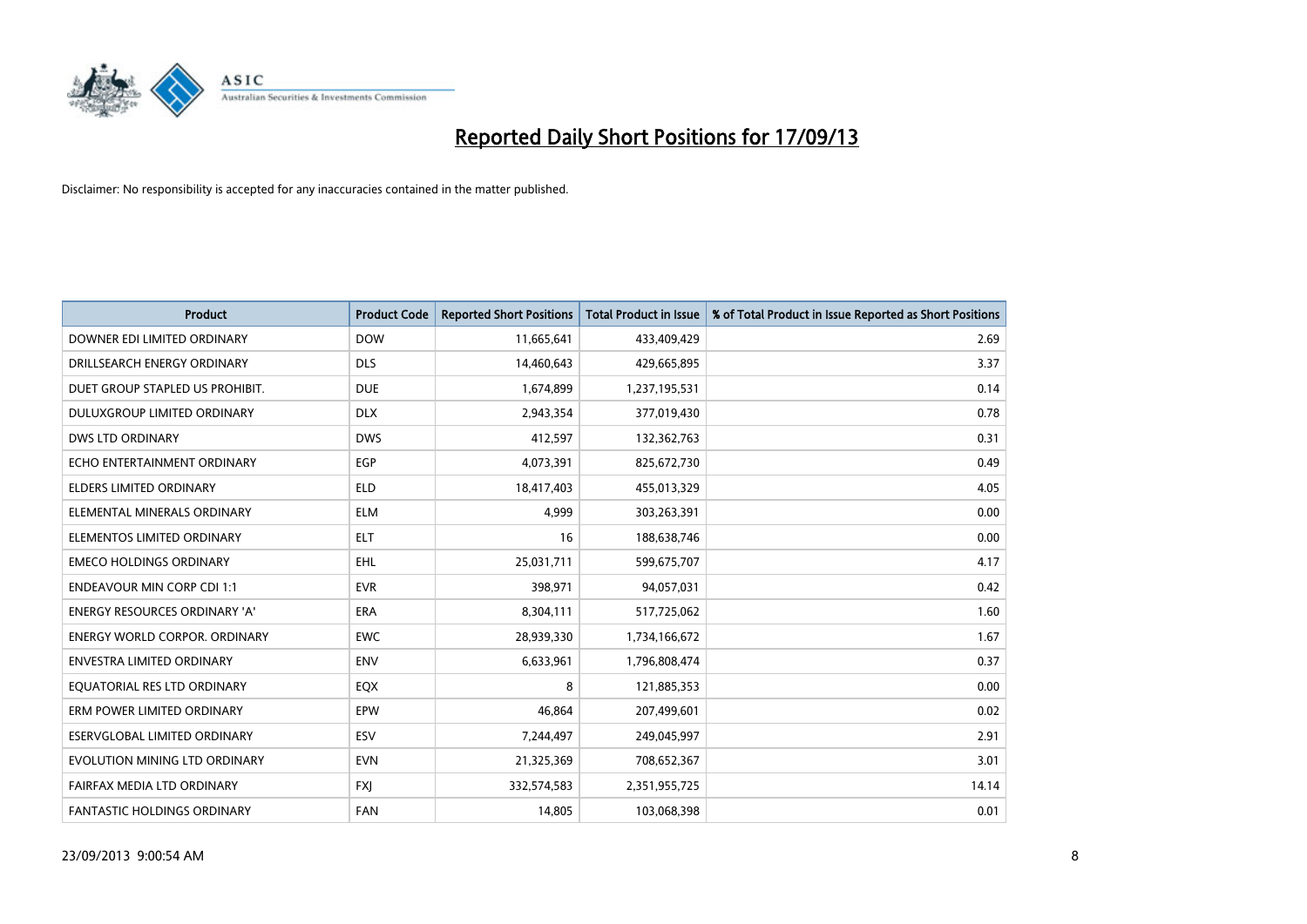

| <b>Product</b>                         | <b>Product Code</b> | <b>Reported Short Positions</b> | <b>Total Product in Issue</b> | % of Total Product in Issue Reported as Short Positions |
|----------------------------------------|---------------------|---------------------------------|-------------------------------|---------------------------------------------------------|
| <b>FAR LTD ORDINARY</b>                | <b>FAR</b>          | 23,658,152                      | 2,499,846,742                 | 0.95                                                    |
| FEDERATION CNTRES ORD/UNIT STAPLED SEC | FDC                 | 3,210,786                       | 1,427,641,565                 | 0.22                                                    |
| <b>FINBAR GROUP LIMITED ORDINARY</b>   | <b>FRI</b>          | 7,994                           | 220,847,184                   | 0.00                                                    |
| FISHER & PAYKEL H. ORDINARY            | <b>FPH</b>          | 220,001                         | 546,649,778                   | 0.04                                                    |
| FKP PROPERTY GROUP STAPLED SECURITIES  | <b>FKP</b>          | 10,843,466                      | 321,578,705                   | 3.37                                                    |
| FLEETWOOD CORP ORDINARY                | <b>FWD</b>          | 2,065,386                       | 60,522,619                    | 3.41                                                    |
| FLETCHER BUILDING ORDINARY             | <b>FBU</b>          | 4,816,131                       | 686,096,427                   | 0.70                                                    |
| FLEXIGROUP LIMITED ORDINARY            | FXL                 | 21,033                          | 303,385,394                   | 0.01                                                    |
| <b>FLIGHT CENTRE ORDINARY</b>          | <b>FLT</b>          | 3,464,339                       | 100,523,468                   | 3.45                                                    |
| FLINDERS MINES LTD ORDINARY            | <b>FMS</b>          | 7,381,010                       | 1,824,843,676                 | 0.40                                                    |
| FOCUS MINERALS LTD ORDINARY            | <b>FML</b>          | 7,878,890                       | 9,137,375,877                 | 0.09                                                    |
| FORGE GROUP LIMITED ORDINARY           | FGE                 | 1,220,425                       | 86,169,014                    | 1.42                                                    |
| FORTESCUE METALS GRP ORDINARY          | <b>FMG</b>          | 161,068,400                     | 3,113,798,659                 | 5.17                                                    |
| <b>G.U.D. HOLDINGS ORDINARY</b>        | GUD                 | 6,079,773                       | 71,341,319                    | 8.52                                                    |
| <b>G8 EDUCATION LIMITED ORDINARY</b>   | <b>GEM</b>          | 1,859,929                       | 273,190,260                   | 0.68                                                    |
| <b>GALAXY RESOURCES ORDINARY</b>       | GXY                 | 5,602,349                       | 800,474,396                   | 0.70                                                    |
| <b>GEODYNAMICS LIMITED ORDINARY</b>    | GDY                 | 850                             | 406,452,608                   | 0.00                                                    |
| <b>GINDALBIE METALS LTD ORDINARY</b>   | GBG                 | 51,530,399                      | 1,492,982,791                 | 3.45                                                    |
| <b>GOODMAN FIELDER, ORDINARY</b>       | <b>GFF</b>          | 35,483,934                      | 1,955,559,207                 | 1.81                                                    |
| <b>GOODMAN GROUP STAPLED</b>           | <b>GMG</b>          | 4,468,161                       | 1,718,698,949                 | 0.26                                                    |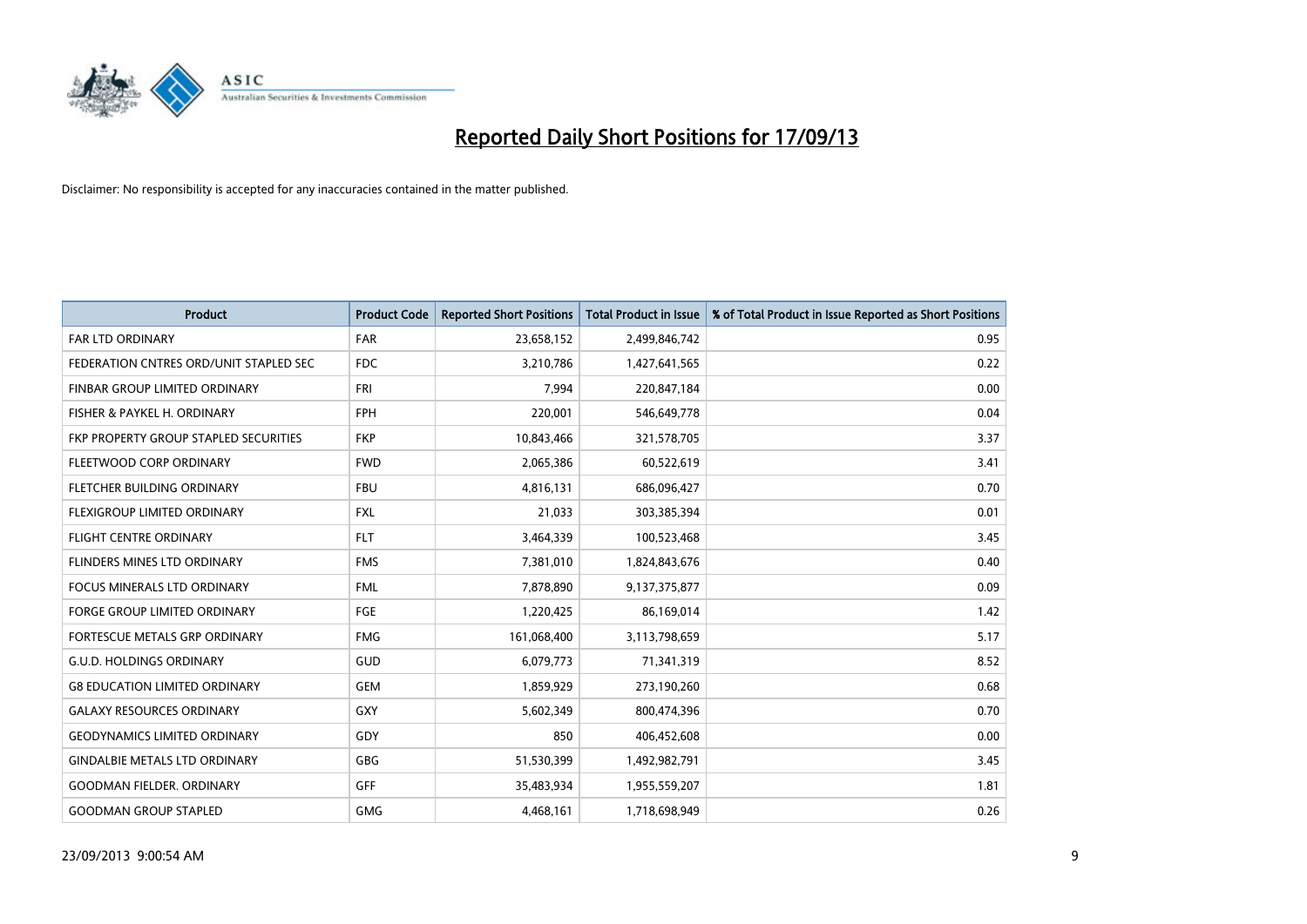

| <b>Product</b>                                   | <b>Product Code</b> | <b>Reported Short Positions</b> | <b>Total Product in Issue</b> | % of Total Product in Issue Reported as Short Positions |
|--------------------------------------------------|---------------------|---------------------------------|-------------------------------|---------------------------------------------------------|
| <b>GPT GROUP STAPLED SEC.</b>                    | <b>GPT</b>          | 7,481,692                       | 1,728,458,473                 | 0.43                                                    |
| <b>GRAINCORP LIMITED A CLASS ORDINARY</b>        | <b>GNC</b>          | 67,387                          | 228,855,628                   | 0.03                                                    |
| <b>GRANGE RESOURCES, ORDINARY</b>                | <b>GRR</b>          | 5,414,405                       | 1,156,492,195                 | 0.47                                                    |
| <b>GREENLAND MIN EN LTD ORDINARY</b>             | GGG                 | 3,921,291                       | 572,720,096                   | 0.68                                                    |
| <b>GROWTHPOINT PROPERTY ORD/UNIT STAPLED SEC</b> | GOZ                 | 49,999                          | 414,229,412                   | 0.01                                                    |
| <b>GRYPHON MINERALS LTD ORDINARY</b>             | GRY                 | 10,990,651                      | 400,691,164                   | 2.74                                                    |
| <b>GUILDFORD COAL LTD ORDINARY</b>               | <b>GUF</b>          | 709,444                         | 635,046,899                   | 0.11                                                    |
| <b>GWA GROUP LTD ORDINARY</b>                    | GWA                 | 14,683,518                      | 306,533,770                   | 4.79                                                    |
| <b>HARVEY NORMAN ORDINARY</b>                    | <b>HVN</b>          | 63,774,919                      | 1,062,316,784                 | 6.00                                                    |
| <b>HENDERSON GROUP CDI 1:1</b>                   | <b>HGG</b>          | 1,375,064                       | 733,252,837                   | 0.19                                                    |
| HFA HOLDINGS LIMITED ORDINARY                    | <b>HFA</b>          | 3,863                           | 118,738,157                   | 0.00                                                    |
| <b>HIGHLANDS PACIFIC ORDINARY</b>                | <b>HIG</b>          | 3,153                           | 789,344,774                   | 0.00                                                    |
| HILLGROVE RES LTD ORDINARY                       | <b>HGO</b>          | 3,599,303                       | 1,024,760,221                 | 0.35                                                    |
| HILLS HOLDINGS LTD ORDINARY                      | <b>HIL</b>          | 50,331                          | 246,500,444                   | 0.02                                                    |
| HORIZON OIL LIMITED ORDINARY                     | <b>HZN</b>          | 70,072,718                      | 1,297,449,932                 | 5.40                                                    |
| HOT CHILI LTD ORDINARY                           | <b>HCH</b>          | 533                             | 332,758,886                   | 0.00                                                    |
| <b>IINET LIMITED ORDINARY</b>                    | <b>IIN</b>          | 2,000,457                       | 161,238,847                   | 1.24                                                    |
| ILUKA RESOURCES ORDINARY                         | ILU                 | 38,736,256                      | 418,700,517                   | 9.25                                                    |
| <b>IMDEX LIMITED ORDINARY</b>                    | <b>IMD</b>          | 3,765,667                       | 210,473,188                   | 1.79                                                    |
| IMF (AUSTRALIA) LTD ORDINARY                     | <b>IMF</b>          | 2,599,957                       | 123,203,426                   | 2.11                                                    |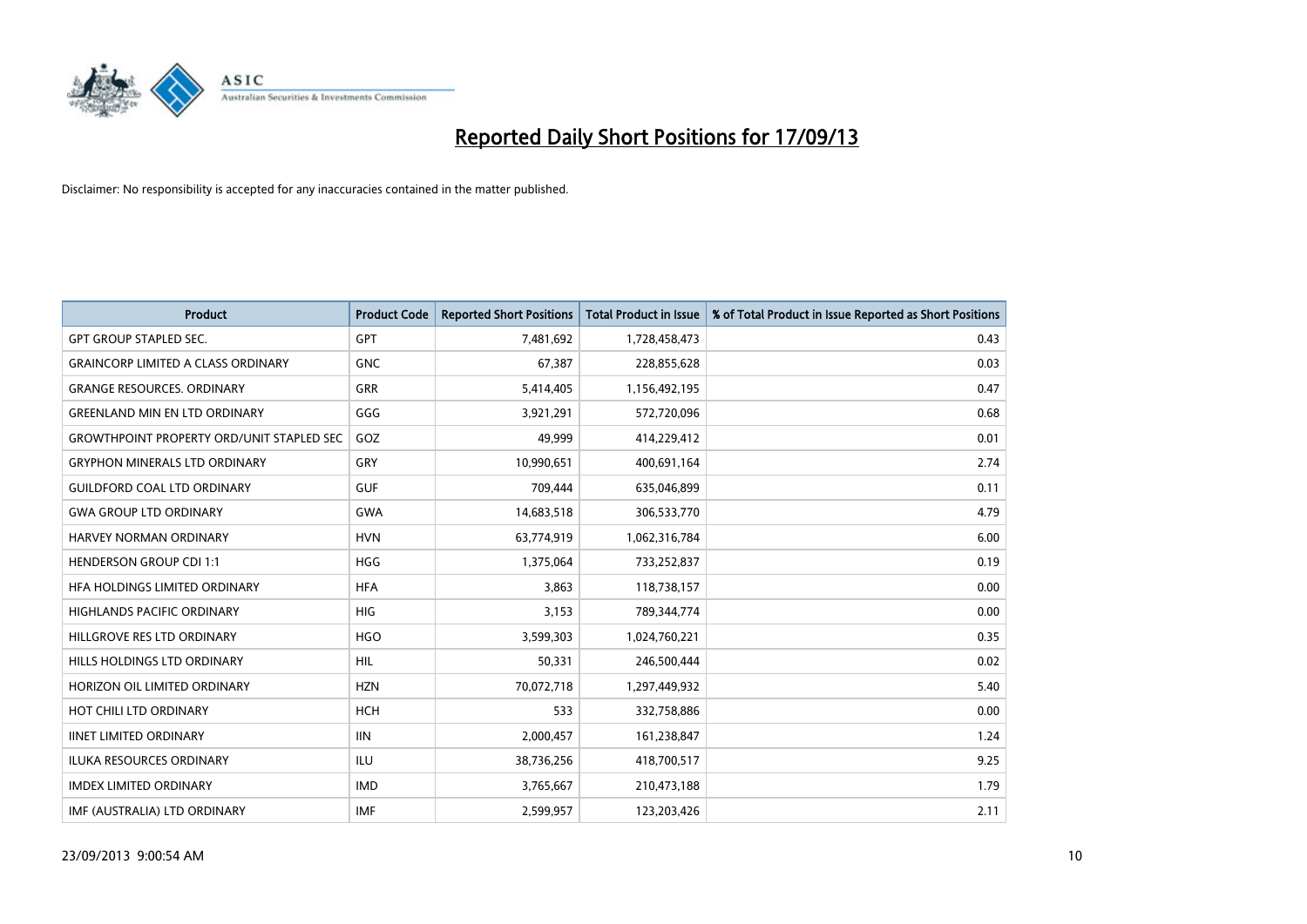

| <b>Product</b>                                | <b>Product Code</b> | <b>Reported Short Positions</b> | <b>Total Product in Issue</b> | % of Total Product in Issue Reported as Short Positions |
|-----------------------------------------------|---------------------|---------------------------------|-------------------------------|---------------------------------------------------------|
| <b>INCITEC PIVOT ORDINARY</b>                 | IPL                 | 20,258,288                      | 1,628,730,107                 | 1.24                                                    |
| INDEPENDENCE GROUP ORDINARY                   | <b>IGO</b>          | 4,675,300                       | 233,323,905                   | 2.00                                                    |
| <b>INDOPHIL RESOURCES ORDINARY</b>            | <b>IRN</b>          | 1,390,149                       | 1,203,146,194                 | 0.12                                                    |
| <b>INFIGEN ENERGY STAPLED SECURITIES</b>      | <b>IFN</b>          | 3,351,958                       | 764,993,434                   | 0.44                                                    |
| <b>INFOMEDIA LTD ORDINARY</b>                 | <b>IFM</b>          | 227,496                         | 304,833,155                   | 0.07                                                    |
| INGENIA GROUP STAPLED SECURITIES              | <b>INA</b>          | 100,000                         | 507,179,194                   | 0.02                                                    |
| <b>INOVA RESOURCES LTD ORDINARY</b>           | <b>IVA</b>          | 1,083,664                       | 728,618,577                   | 0.15                                                    |
| INSURANCE AUSTRALIA ORDINARY                  | IAG                 | 3,128,834                       | 2,079,034,021                 | 0.15                                                    |
| <b>INTREPID MINES ORDINARY</b>                | <b>IAU</b>          | 20,690,471                      | 556,118,015                   | 3.72                                                    |
| <b>INVESTA OFFICE FUND STAPLED SECURITIES</b> | <b>IOF</b>          | 978,035                         | 614,047,458                   | 0.16                                                    |
| <b>INVOCARE LIMITED ORDINARY</b>              | IVC                 | 5,656,275                       | 110,030,298                   | 5.14                                                    |
| <b>IOOF HOLDINGS LTD ORDINARY</b>             | IFL                 | 2,448,478                       | 232,118,034                   | 1.05                                                    |
| <b>IRESS LIMITED ORDINARY</b>                 | <b>IRE</b>          | 595,388                         | 158,585,126                   | 0.38                                                    |
| <b>IRON ORE HOLDINGS ORDINARY</b>             | <b>IOH</b>          | 26,197                          | 161,174,005                   | 0.02                                                    |
| <b>ISELECT LTD ORDINARY</b>                   | <b>ISU</b>          | 1,761,626                       | 259,964,894                   | 0.68                                                    |
| JAMES HARDIE INDUST CHESS DEPOSITARY INT      | <b>IHX</b>          | 7,440,640                       | 442,616,822                   | 1.68                                                    |
| <b>JB HI-FI LIMITED ORDINARY</b>              | <b>IBH</b>          | 8,892,975                       | 99,917,963                    | 8.90                                                    |
| <b>JUPITER MINES ORDINARY</b>                 | <b>IMS</b>          | 5,220                           | 2,281,835,383                 | 0.00                                                    |
| <b>KAGARA LTD ORDINARY</b>                    | KZL                 | 3,360,390                       | 798,953,117                   | 0.42                                                    |
| KAROON GAS AUSTRALIA ORDINARY                 | <b>KAR</b>          | 868,867                         | 251,120,769                   | 0.35                                                    |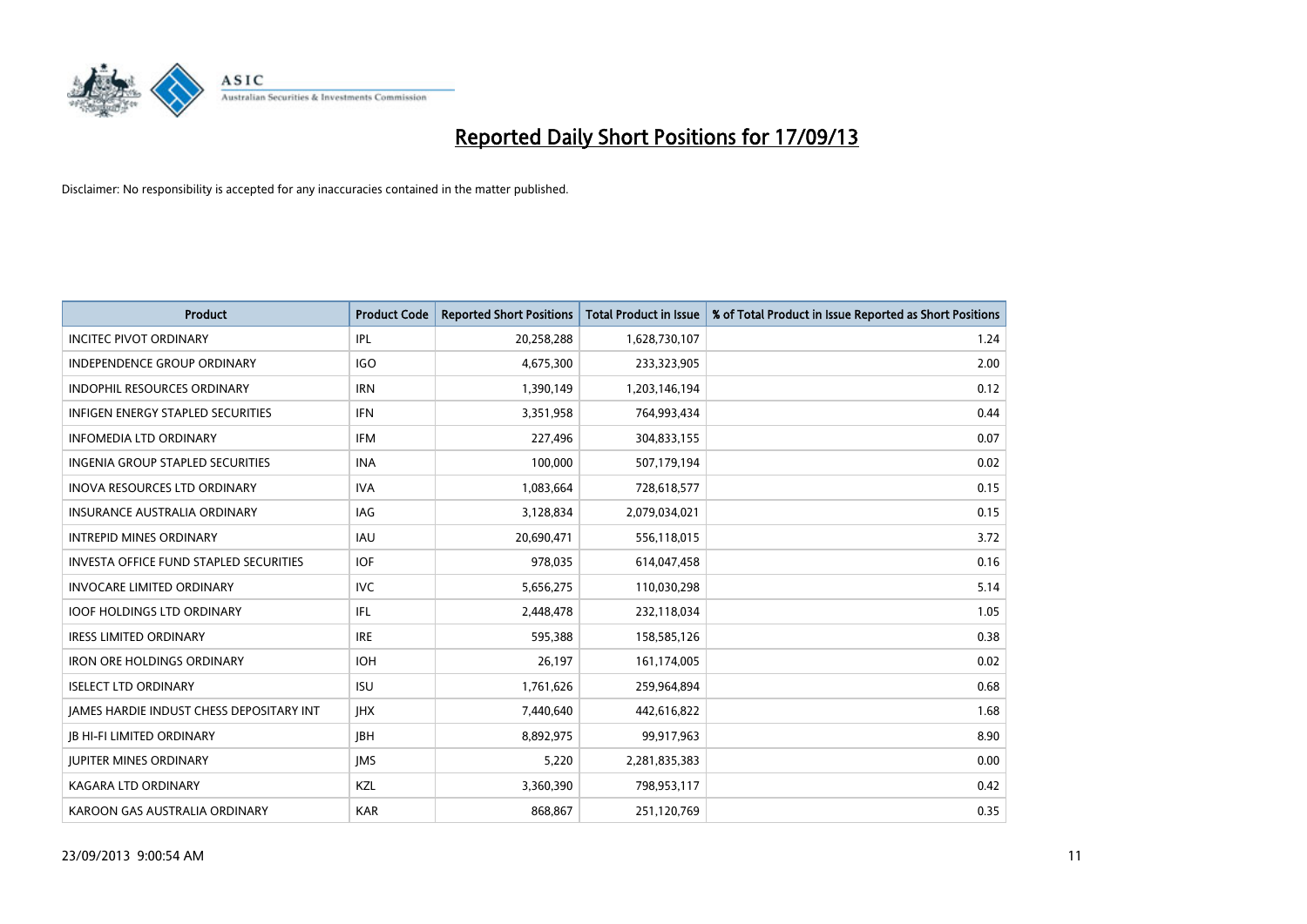

| <b>Product</b>                        | <b>Product Code</b> | <b>Reported Short Positions</b> | <b>Total Product in Issue</b> | % of Total Product in Issue Reported as Short Positions |
|---------------------------------------|---------------------|---------------------------------|-------------------------------|---------------------------------------------------------|
| KATHMANDU HOLD LTD ORDINARY           | <b>KMD</b>          | 23,308                          | 200,215,894                   | 0.01                                                    |
| <b>KBL MINING LIMITED ORDINARY</b>    | <b>KBL</b>          | 1,820                           | 393,535,629                   | 0.00                                                    |
| KINGSGATE CONSOLID. ORDINARY          | <b>KCN</b>          | 15,162,751                      | 152,284,777                   | 9.96                                                    |
| KINGSROSE MINING LTD ORDINARY         | <b>KRM</b>          | 452,783                         | 335,753,851                   | 0.13                                                    |
| LEIGHTON HOLDINGS ORDINARY            | LEI                 | 17,717,580                      | 337,235,188                   | 5.25                                                    |
| LEND LEASE GROUP UNIT/ORD STAPLED     | <b>LLC</b>          | 2,300,987                       | 575,508,314                   | 0.40                                                    |
| LINC ENERGY LTD ORDINARY              | <b>LNC</b>          | 18,185,964                      | 518,687,562                   | 3.51                                                    |
| LION SELECTION GRP ORDINARY           | <b>LSX</b>          | 20                              | 106,911,413                   | 0.00                                                    |
| LYCOPODIUM LIMITED ORDINARY           | <b>LYL</b>          | 90                              | 38,955,103                    | 0.00                                                    |
| LYNAS CORPORATION ORDINARY            | <b>LYC</b>          | 194,703,105                     | 1,960,801,292                 | 9.93                                                    |
| <b>M2 TELECOMMUNICATION ORDINARY</b>  | <b>MTU</b>          | 7,565,358                       | 178,498,822                   | 4.24                                                    |
| MACMAHON HOLDINGS ORDINARY            | MAH                 | 1,509,646                       | 1,261,699,966                 | 0.12                                                    |
| MACO ATLAS ROADS GRP ORDINARY STAPLED | <b>MOA</b>          | 19,085,235                      | 487,230,540                   | 3.92                                                    |
| MACQUARIE GROUP LTD ORDINARY          | MQG                 | 1,243,163                       | 339,888,036                   | 0.37                                                    |
| MACQUARIE TELECOM GP ORDINARY         | <b>MAQ</b>          | 3,071                           | 20,967,121                    | 0.01                                                    |
| MAGELLAN FIN GRP LTD ORDINARY         | <b>MFG</b>          | 604,290                         | 152,782,876                   | 0.40                                                    |
| <b>MATRIX C &amp; E LTD ORDINARY</b>  | <b>MCE</b>          | 3,198,653                       | 94,555,428                    | 3.38                                                    |
| MAVERICK DRILLING ORDINARY            | <b>MAD</b>          | 9,506,171                       | 452,726,751                   | 2.10                                                    |
| <b>MAXITRANS INDUSTRIES ORDINARY</b>  | <b>MXI</b>          | 36,384                          | 183,993,392                   | 0.02                                                    |
| MCMILLAN SHAKESPEARE ORDINARY         | <b>MMS</b>          | 2,089,984                       | 74,523,965                    | 2.80                                                    |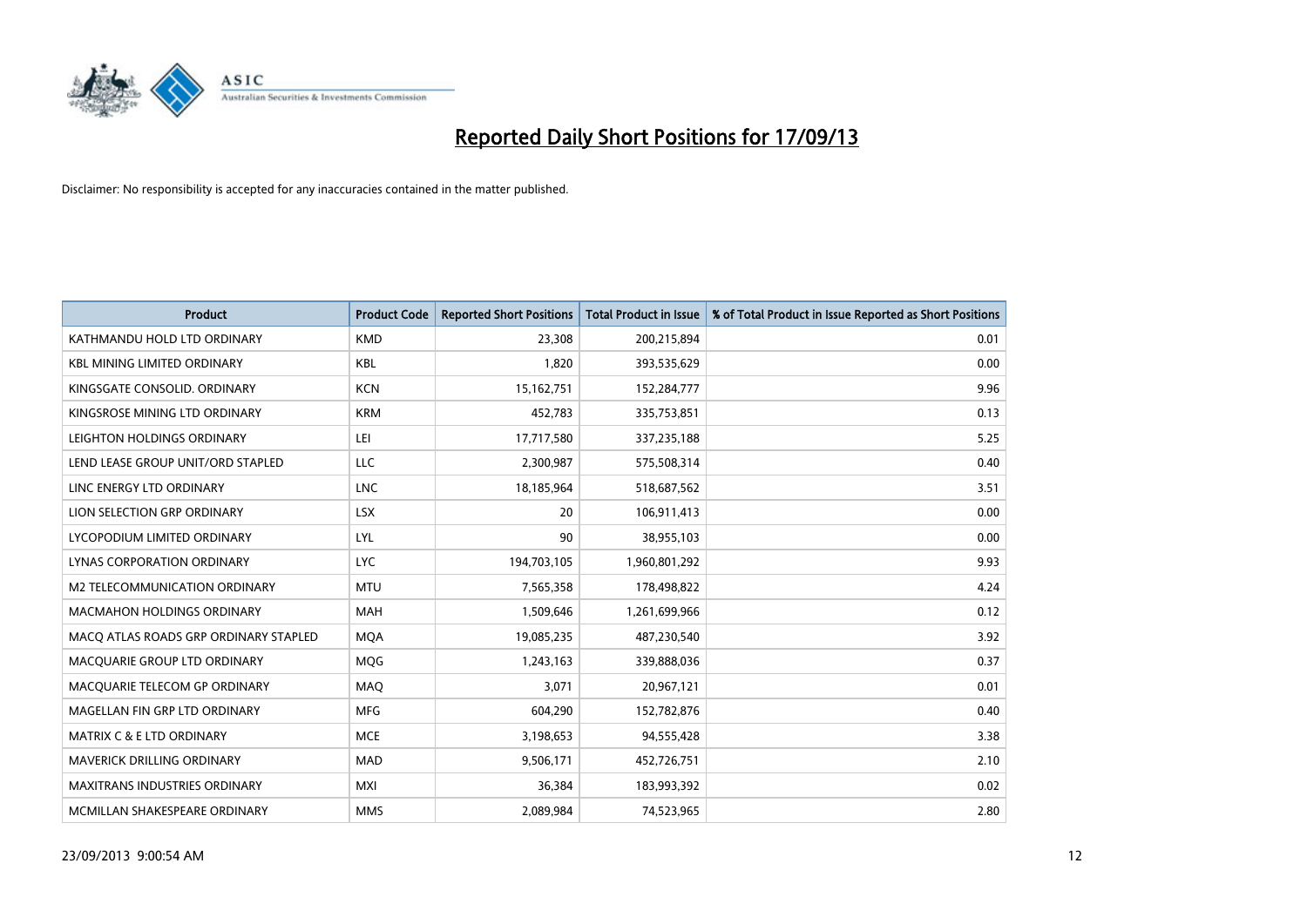

| <b>Product</b>                    | <b>Product Code</b> | <b>Reported Short Positions</b> | <b>Total Product in Issue</b> | % of Total Product in Issue Reported as Short Positions |
|-----------------------------------|---------------------|---------------------------------|-------------------------------|---------------------------------------------------------|
| MEDUSA MINING LTD ORDINARY        | <b>MML</b>          | 2,968,791                       | 188,903,911                   | 1.57                                                    |
| MEO AUSTRALIA LTD ORDINARY        | <b>MEO</b>          | 10,845                          | 627,264,587                   | 0.00                                                    |
| <b>MERMAID MARINE ORDINARY</b>    | <b>MRM</b>          | 679,521                         | 230,918,607                   | 0.29                                                    |
| MESOBLAST LIMITED ORDINARY        | <b>MSB</b>          | 15,436,462                      | 315,423,901                   | 4.89                                                    |
| METALS X LIMITED ORDINARY         | <b>MLX</b>          | 77,960                          | 1,652,636,110                 | 0.00                                                    |
| METCASH LIMITED ORDINARY          | <b>MTS</b>          | 79,101,898                      | 880,704,786                   | 8.98                                                    |
| METMINCO LIMITED ORDINARY         | <b>MNC</b>          | 1,802,339                       | 1,749,543,023                 | 0.10                                                    |
| MICLYN EXP OFFSHR ORDINARY        | <b>MIO</b>          | 167,800                         | 281,538,972                   | 0.06                                                    |
| MIGHTY RIVER POWER ORDINARY       | <b>MYT</b>          | 3,774                           | 1,400,000,094                 | 0.00                                                    |
| MINCOR RESOURCES NL ORDINARY      | <b>MCR</b>          | 2,396,230                       | 188,208,274                   | 1.27                                                    |
| MINERAL DEPOSITS ORDINARY         | <b>MDL</b>          | 4,007,613                       | 83,538,786                    | 4.80                                                    |
| MINERAL RESOURCES, ORDINARY       | <b>MIN</b>          | 3,536,777                       | 185,987,992                   | 1.90                                                    |
| MIRABELA NICKEL LTD ORDINARY      | <b>MBN</b>          | 39,701,537                      | 876,801,147                   | 4.53                                                    |
| MIRVAC GROUP STAPLED SECURITIES   | <b>MGR</b>          | 4,416,621                       | 3,664,938,678                 | 0.12                                                    |
| MOLOPO ENERGY LTD ORDINARY        | <b>MPO</b>          | 833,563                         | 246,724,091                   | 0.34                                                    |
| MONADELPHOUS GROUP ORDINARY       | <b>MND</b>          | 11,883,741                      | 92,041,629                    | 12.91                                                   |
| MORTGAGE CHOICE LTD ORDINARY      | MOC                 | 2,003                           | 123,431,282                   | 0.00                                                    |
| <b>MOUNT GIBSON IRON ORDINARY</b> | <b>MGX</b>          | 13,870,471                      | 1,090,584,232                 | 1.27                                                    |
| MULTIPLEX SITES SITES             | <b>MXUPA</b>        | 1,270                           | 4,500,000                     | 0.03                                                    |
| MURCHISON METALS LTD ORDINARY     | <b>MMX</b>          | 2,981,825                       | 450,497,346                   | 0.66                                                    |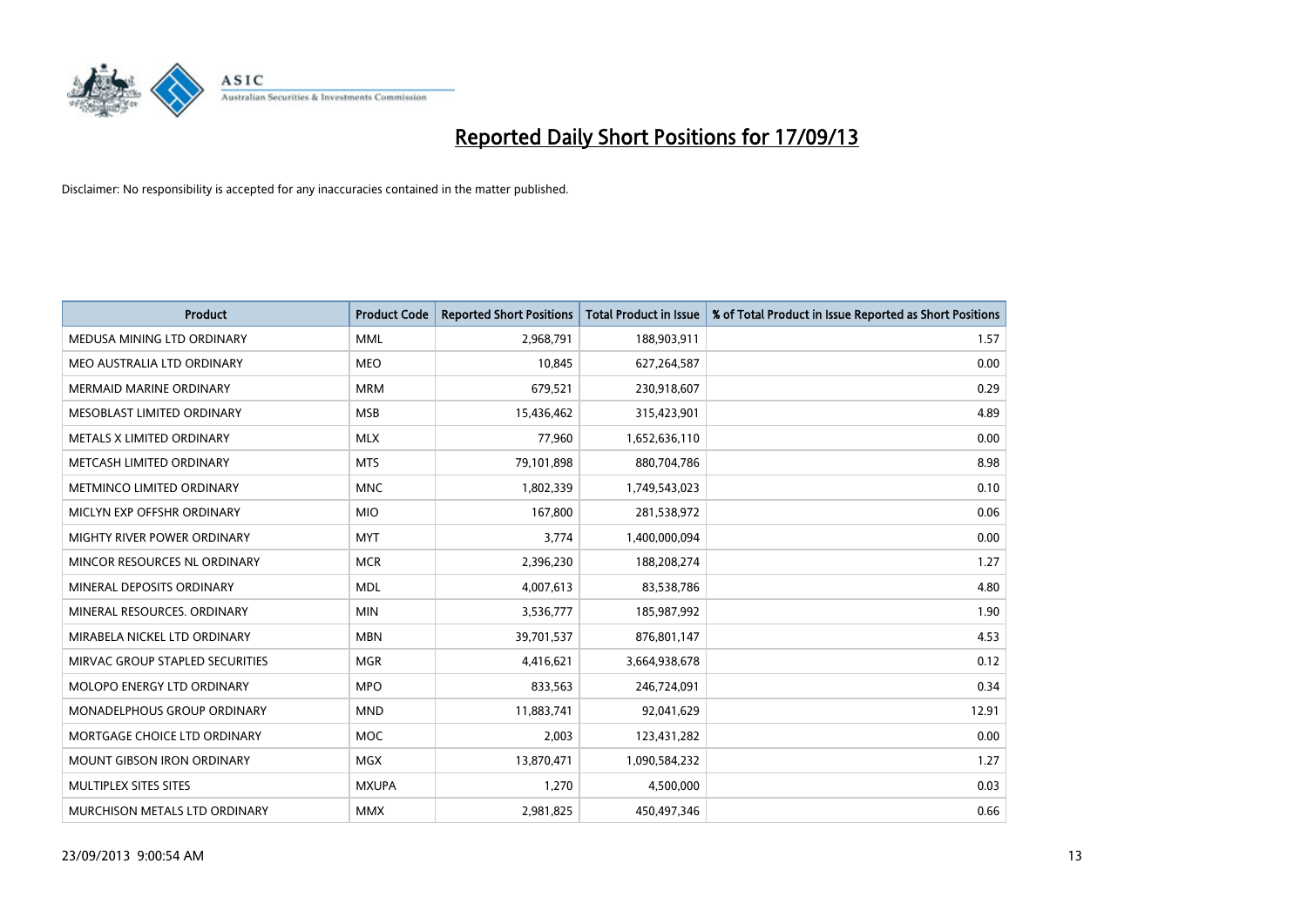

| <b>Product</b>                | <b>Product Code</b> | <b>Reported Short Positions</b> | <b>Total Product in Issue</b> | % of Total Product in Issue Reported as Short Positions |
|-------------------------------|---------------------|---------------------------------|-------------------------------|---------------------------------------------------------|
| MYER HOLDINGS LTD ORDINARY    | <b>MYR</b>          | 79,197,561                      | 583,894,551                   | 13.56                                                   |
| NATIONAL AUST. BANK ORDINARY  | <b>NAB</b>          | 5,789,454                       | 2,348,892,519                 | 0.25                                                    |
| NAVITAS LIMITED ORDINARY      | <b>NVT</b>          | 2,209,713                       | 375,367,918                   | 0.59                                                    |
| NEON ENERGY LIMITED ORDINARY  | <b>NEN</b>          | 992,549                         | 553,037,848                   | 0.18                                                    |
| NEW HOPE CORPORATION ORDINARY | <b>NHC</b>          | 1,199,482                       | 830,715,225                   | 0.14                                                    |
| NEW STANDARD ENERGY ORDINARY  | <b>NSE</b>          | 322,032                         | 305,331,847                   | 0.11                                                    |
| NEWCREST MINING ORDINARY      | <b>NCM</b>          | 3,910,281                       | 766,510,971                   | 0.51                                                    |
| NEWS CORP A NON-VOTING CDI    | <b>NWSLV</b>        | 2,787,328                       | 379,423,551                   | 0.73                                                    |
| NEWS CORP B VOTING CDI        | <b>NWS</b>          | 403,854                         | 199,630,239                   | 0.20                                                    |
| NEXTDC LIMITED ORDINARY       | <b>NXT</b>          | 5,126,225                       | 192,904,486                   | 2.66                                                    |
| NEXUS ENERGY LIMITED ORDINARY | <b>NXS</b>          | 2,307,667                       | 1,330,219,459                 | 0.17                                                    |
| NIB HOLDINGS LIMITED ORDINARY | <b>NHF</b>          | 3,460,481                       | 439,004,182                   | 0.79                                                    |
| NIDO PETROLEUM ORDINARY       | <b>NDO</b>          | 42,500                          | 2,046,650,968                 | 0.00                                                    |
| NOBLE MINERAL RES ORDINARY    | <b>NMG</b>          | 2,365,726                       | 666,397,952                   | 0.36                                                    |
| NORTHERN IRON LTD ORDINARY    | <b>NFE</b>          | 2,348,857                       | 484,405,314                   | 0.48                                                    |
| NORTHERN STAR ORDINARY        | <b>NST</b>          | 6,239,024                       | 424,279,762                   | 1.47                                                    |
| NOVOGEN LIMITED ORDINARY      | <b>NRT</b>          | 127,291                         | 143,691,221                   | 0.09                                                    |
| NRW HOLDINGS LIMITED ORDINARY | <b>NWH</b>          | 14, 181, 353                    | 278,888,011                   | 5.08                                                    |
| NUCOAL RESOURCES LTD ORDINARY | <b>NCR</b>          | 102,652                         | 768,612,354                   | 0.01                                                    |
| NUFARM LIMITED ORDINARY       | <b>NUF</b>          | 17,441,775                      | 262,954,040                   | 6.63                                                    |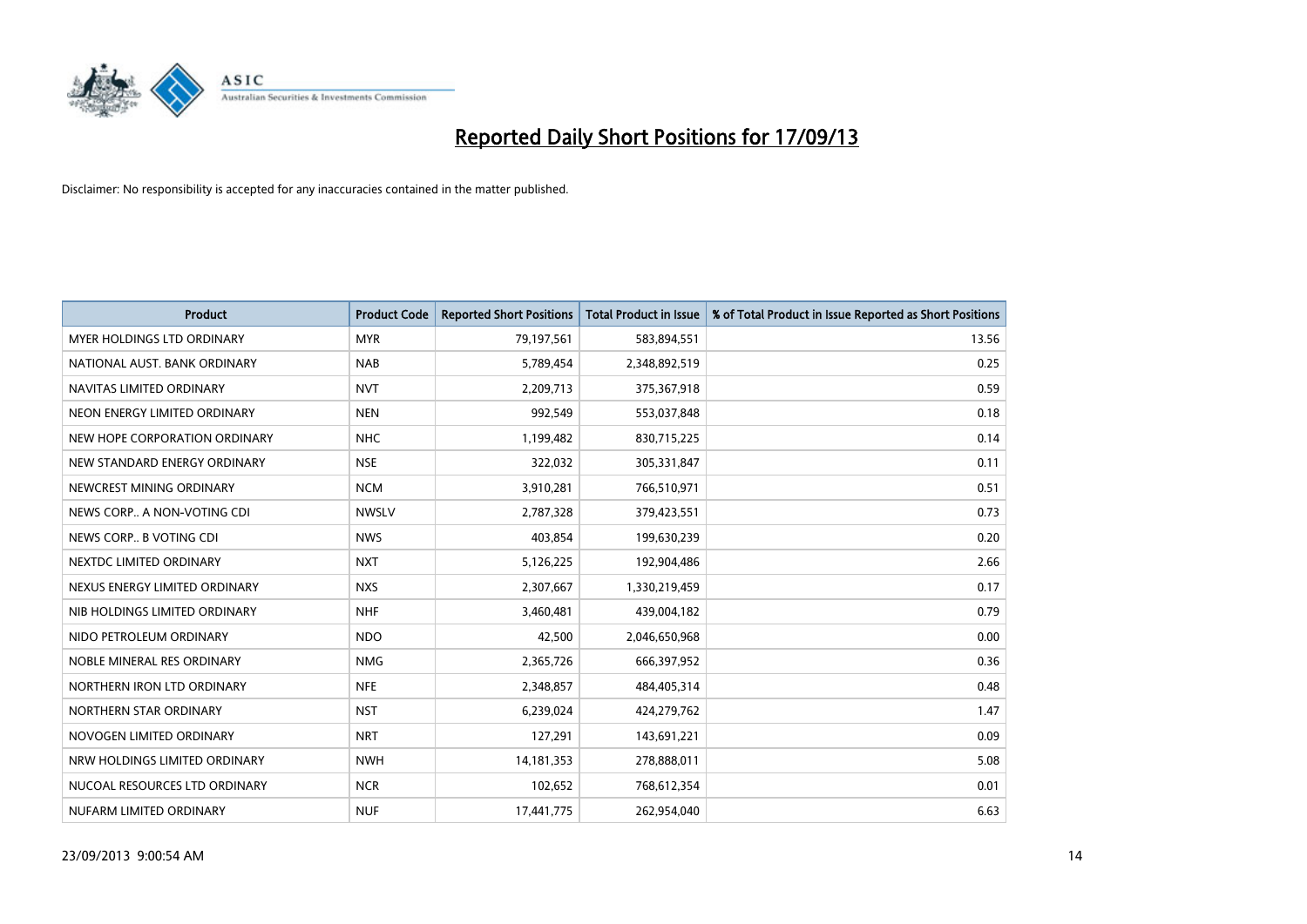

| <b>Product</b>                        | <b>Product Code</b> | <b>Reported Short Positions</b> | <b>Total Product in Issue</b> | % of Total Product in Issue Reported as Short Positions |
|---------------------------------------|---------------------|---------------------------------|-------------------------------|---------------------------------------------------------|
| <b>OAKTON LIMITED ORDINARY</b>        | <b>OKN</b>          | 10,693                          | 89,912,735                    | 0.01                                                    |
| OCEANAGOLD CORP. CHESS DEPOSITARY INT | <b>OGC</b>          | 679,107                         | 293,587,920                   | 0.23                                                    |
| OIL SEARCH LTD ORDINARY               | OSH                 | 6,297,391                       | 1,340,018,530                 | 0.47                                                    |
| OM HOLDINGS LIMITED ORDINARY          | OMH                 | 2,778,405                       | 733,423,337                   | 0.38                                                    |
| ORICA LIMITED ORDINARY                | ORI                 | 12,036,429                      | 368,203,632                   | 3.27                                                    |
| ORIGIN ENERGY ORDINARY                | ORG                 | 10,814,701                      | 1,098,072,141                 | 0.98                                                    |
| OROCOBRE LIMITED ORDINARY             | <b>ORE</b>          | 240,629                         | 117,745,140                   | 0.20                                                    |
| OROTONGROUP LIMITED ORDINARY          | ORL                 | 441,749                         | 40,880,902                    | 1.08                                                    |
| <b>OZ MINERALS ORDINARY</b>           | OZL                 | 9,183,042                       | 303,470,022                   | 3.03                                                    |
| <b>PACIFIC BRANDS ORDINARY</b>        | <b>PBG</b>          | 9,266,149                       | 912,915,695                   | 1.02                                                    |
| PALADIN ENERGY LTD ORDINARY           | <b>PDN</b>          | 51,709,655                      | 963,332,074                   | 5.37                                                    |
| PANAUST LIMITED ORDINARY              | <b>PNA</b>          | 3,137,133                       | 619,084,930                   | 0.51                                                    |
| PANORAMIC RESOURCES ORDINARY          | PAN                 | 322,035                         | 260,676,416                   | 0.12                                                    |
| PANTERRA GOLD LTD ORDINARY            | PGI                 | $\mathbf{1}$                    | 761,580,455                   | 0.00                                                    |
| PAPERLINX LIMITED ORDINARY            | <b>PPX</b>          | 48,101                          | 609,280,761                   | 0.01                                                    |
| PAPILLON RES LTD ORDINARY             | PIR                 | 5,849,214                       | 337,944,210                   | 1.73                                                    |
| PATTIES FOODS LTD ORDINARY            | PFL                 | 13,956                          | 139,065,639                   | 0.01                                                    |
| PEET LIMITED ORDINARY                 | <b>PPC</b>          | 353,666                         | 431,986,887                   | 0.08                                                    |
| PERILYA LIMITED ORDINARY              | <b>PEM</b>          | 870,860                         | 769,316,426                   | 0.11                                                    |
| PERPETUAL LIMITED ORDINARY            | PPT                 | 2,153,056                       | 41,980,678                    | 5.13                                                    |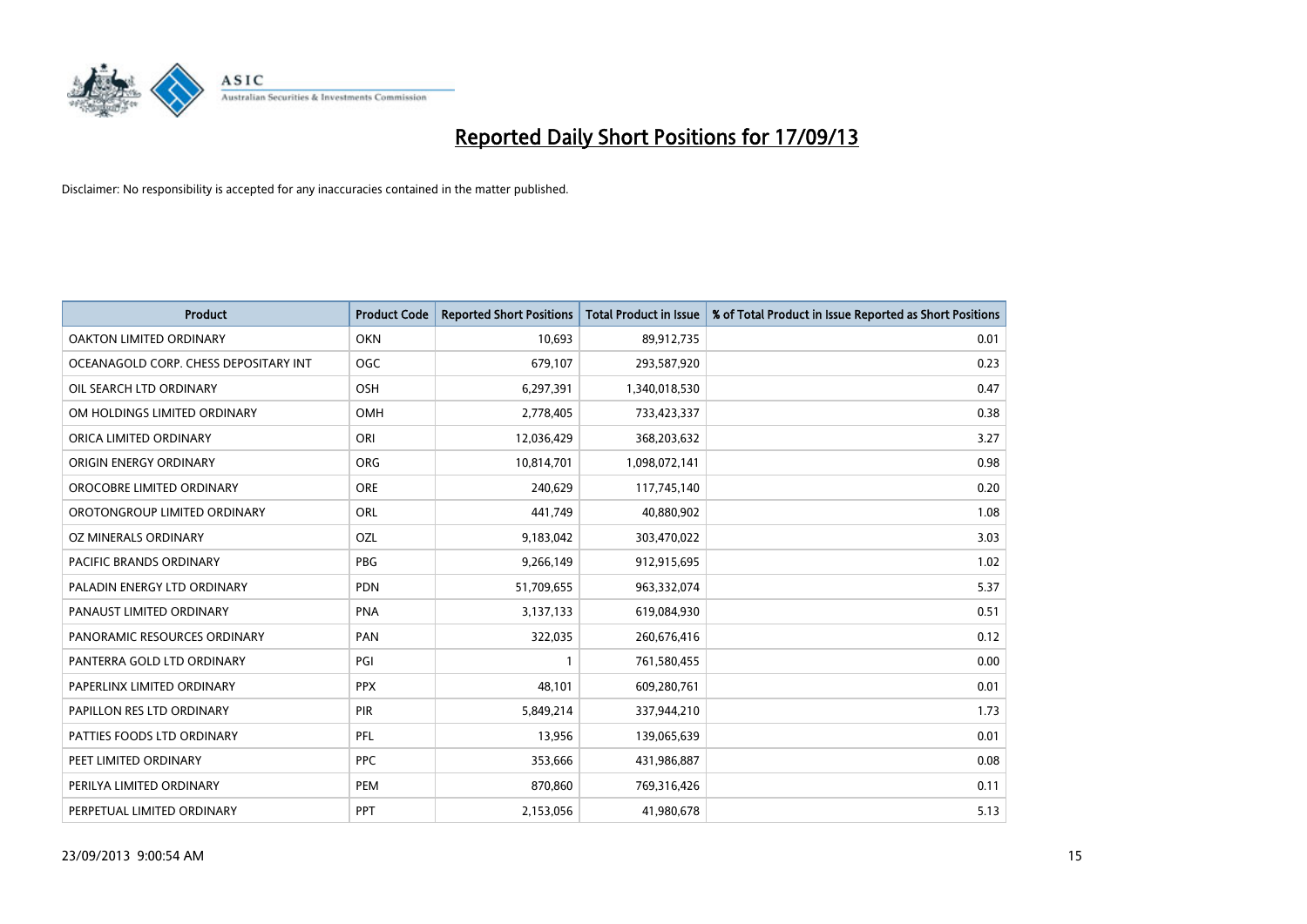

| <b>Product</b>                      | <b>Product Code</b> | <b>Reported Short Positions</b> | <b>Total Product in Issue</b> | % of Total Product in Issue Reported as Short Positions |
|-------------------------------------|---------------------|---------------------------------|-------------------------------|---------------------------------------------------------|
| PERSEUS MINING LTD ORDINARY         | PRU                 | 5,471,996                       | 457,962,088                   | 1.19                                                    |
| PHARMAXIS LTD ORDINARY              | <b>PXS</b>          | 6,971,161                       | 308,548,389                   | 2.26                                                    |
| PLATINUM ASSET ORDINARY             | <b>PTM</b>          | 4,051,817                       | 578,215,695                   | 0.70                                                    |
| PLATINUM AUSTRALIA ORDINARY         | PLA                 | 836,127                         | 504,968,043                   | 0.17                                                    |
| PMI GOLD CORP CDI 1:1               | <b>PVM</b>          | 252,040                         | 157,986,653                   | 0.16                                                    |
| PMP LIMITED ORDINARY                | PMP                 | 164,903                         | 323,781,124                   | 0.05                                                    |
| PRANA BIOTECHNOLOGY ORDINARY        | PBT                 | 300,000                         | 407,406,001                   | 0.07                                                    |
| PREMIER INVESTMENTS ORDINARY        | <b>PMV</b>          | 1,297,534                       | 155,260,478                   | 0.84                                                    |
| PRIMA BIOMED LTD ORDINARY           | <b>PRR</b>          | 512,422                         | 1,228,709,341                 | 0.04                                                    |
| PRIMARY HEALTH CARE ORDINARY        | <b>PRY</b>          | 22,768,647                      | 503,921,941                   | 4.52                                                    |
| PRIME MEDIA GRP LTD ORDINARY        | <b>PRT</b>          | 3,294                           | 366,330,303                   | 0.00                                                    |
| PROGRAMMED ORDINARY                 | <b>PRG</b>          | 134,674                         | 118,229,190                   | 0.11                                                    |
| <b>QANTAS AIRWAYS ORDINARY</b>      | QAN                 | 38,271,459                      | 2,241,745,788                 | 1.71                                                    |
| <b>OBE INSURANCE GROUP ORDINARY</b> | <b>OBE</b>          | 13,832,883                      | 1,220,868,532                 | 1.13                                                    |
| ORXPHARMA LTD ORDINARY              | <b>ORX</b>          | 233,729                         | 144,785,606                   | 0.16                                                    |
| <b>QUBE HOLDINGS LTD ORDINARY</b>   | QUB                 | 13,638,955                      | 928,965,547                   | 1.47                                                    |
| RAMELIUS RESOURCES ORDINARY         | <b>RMS</b>          | 3,880,460                       | 337,974,409                   | 1.15                                                    |
| RAMSAY HEALTH CARE ORDINARY         | <b>RHC</b>          | 2,245,569                       | 202,081,252                   | 1.11                                                    |
| RANGE RESOURCES LTD ORDINARY        | <b>RRS</b>          | 324,458                         | 3,014,803,085                 | 0.01                                                    |
| <b>RCR TOMLINSON ORDINARY</b>       | <b>RCR</b>          | 1,917,867                       | 135,451,265                   | 1.42                                                    |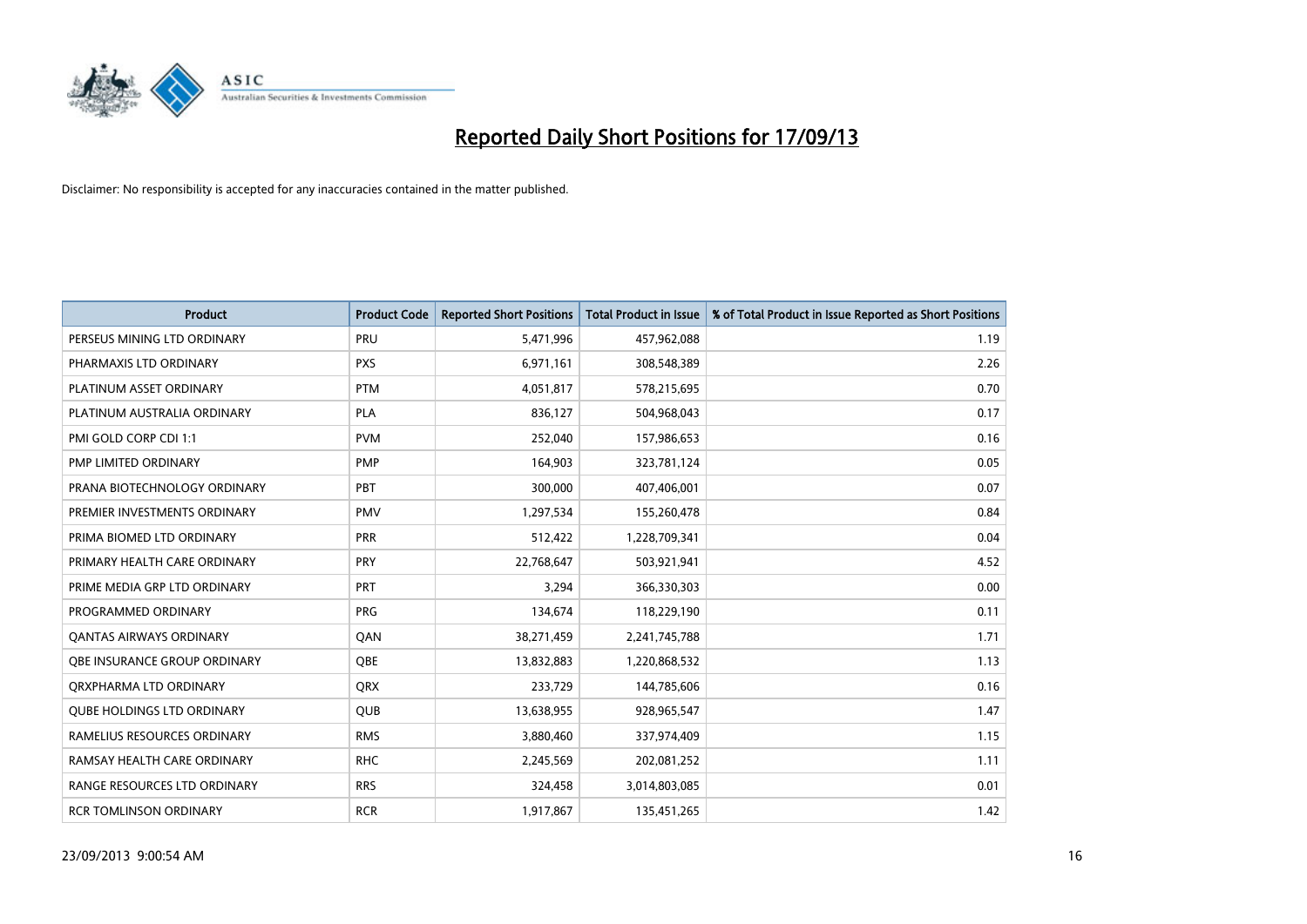

| <b>Product</b>                      | <b>Product Code</b> | <b>Reported Short Positions</b> | <b>Total Product in Issue</b> | % of Total Product in Issue Reported as Short Positions |
|-------------------------------------|---------------------|---------------------------------|-------------------------------|---------------------------------------------------------|
| <b>REA GROUP ORDINARY</b>           | <b>REA</b>          | 895,504                         | 131,714,699                   | 0.68                                                    |
| <b>RED 5 LIMITED ORDINARY</b>       | <b>RED</b>          | 1,220,048                       | 155,788,008                   | 0.78                                                    |
| <b>RED FORK ENERGY ORDINARY</b>     | <b>RFE</b>          | 3,720,960                       | 499,551,719                   | 0.74                                                    |
| REDBANK ENERGY LTD ORDINARY         | <b>AEI</b>          | 13                              | 786,287                       | 0.00                                                    |
| REECE AUSTRALIA LTD. ORDINARY       | <b>REH</b>          | 288                             | 99,600,000                    | 0.00                                                    |
| REED RESOURCES LTD ORDINARY         | <b>RDR</b>          | 1,015                           | 521,897,064                   | 0.00                                                    |
| <b>REGIS RESOURCES ORDINARY</b>     | <b>RRL</b>          | 5,963,404                       | 477,963,824                   | 1.25                                                    |
| RESMED INC CDI 10:1                 | <b>RMD</b>          | 10,936,296                      | 1,420,542,770                 | 0.77                                                    |
| RESOLUTE MINING ORDINARY            | <b>RSG</b>          | 7,052,559                       | 640,994,224                   | 1.10                                                    |
| RESOURCE EQUIP LTD ORDINARY         | <b>RQL</b>          | 673                             | 249,065,471                   | 0.00                                                    |
| <b>RESOURCE GENERATION ORDINARY</b> | <b>RES</b>          | 443,301                         | 332,234,604                   | 0.13                                                    |
| RETAIL FOOD GROUP ORDINARY          | <b>RFG</b>          | 3,005,691                       | 130,301,190                   | 2.31                                                    |
| REX MINERALS LIMITED ORDINARY       | <b>RXM</b>          | 2,670,122                       | 188,907,284                   | 1.41                                                    |
| <b>RHG LIMITED ORDINARY</b>         | <b>RHG</b>          | 1,085                           | 308,483,177                   | 0.00                                                    |
| RIALTO ENERGY ORDINARY              | <b>RIA</b>          | 41                              | 1,155,765,100                 | 0.00                                                    |
| <b>RIDLEY CORPORATION ORDINARY</b>  | <b>RIC</b>          | 440,480                         | 307,817,071                   | 0.14                                                    |
| RIO TINTO LIMITED ORDINARY          | <b>RIO</b>          | 6,174,922                       | 435,758,720                   | 1.42                                                    |
| <b>ROBUST RESOURCES ORDINARY</b>    | <b>ROL</b>          | 244                             | 102,830,646                   | 0.00                                                    |
| ROC OIL COMPANY ORDINARY            | <b>ROC</b>          | 1,357,545                       | 683,235,552                   | 0.20                                                    |
| SAI GLOBAL LIMITED ORDINARY         | SAI                 | 7,207,222                       | 209,694,571                   | 3.44                                                    |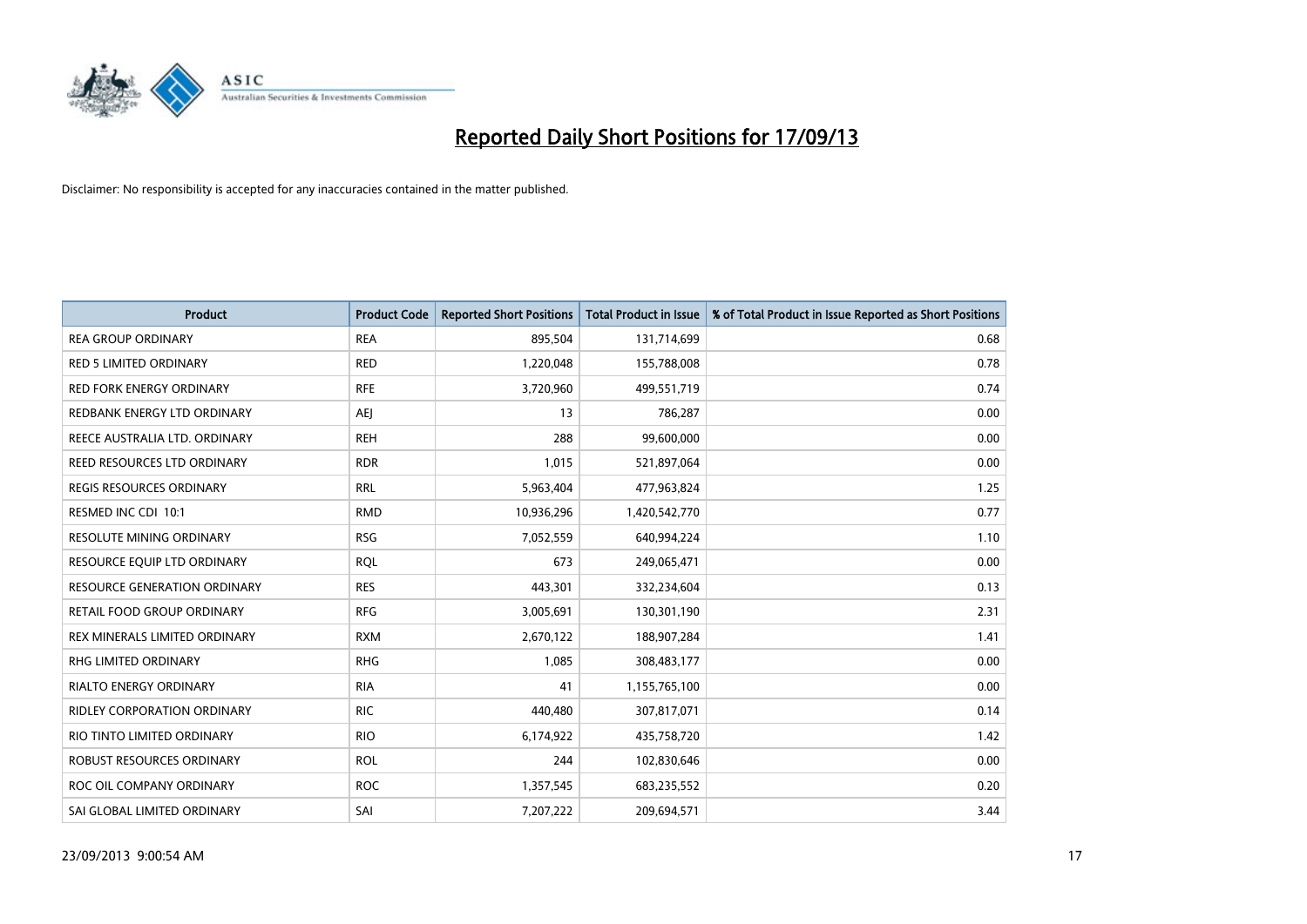

| <b>Product</b>                           | <b>Product Code</b> | <b>Reported Short Positions</b> | <b>Total Product in Issue</b> | % of Total Product in Issue Reported as Short Positions |
|------------------------------------------|---------------------|---------------------------------|-------------------------------|---------------------------------------------------------|
| SALMAT LIMITED ORDINARY                  | <b>SLM</b>          | 998                             | 159,812,799                   | 0.00                                                    |
| SAMSON OIL & GAS LTD ORDINARY            | <b>SSN</b>          | 2,082,000                       | 2,547,617,329                 | 0.08                                                    |
| SANDFIRE RESOURCES ORDINARY              | <b>SFR</b>          | 3,940,048                       | 155,640,968                   | 2.53                                                    |
| <b>SANTOS LTD ORDINARY</b>               | <b>STO</b>          | 6,516,863                       | 965,687,124                   | 0.67                                                    |
| SARACEN MINERAL ORDINARY                 | <b>SAR</b>          | 12,878,281                      | 595,263,186                   | 2.16                                                    |
| SCA PROPERTY GROUP STAPLED SECURITIES    | SCP                 | 34,245,353                      | 642,417,140                   | 5.33                                                    |
| SEDGMAN LIMITED ORDINARY                 | SDM                 | 384,511                         | 220,368,310                   | 0.17                                                    |
| SEEK LIMITED ORDINARY                    | <b>SEK</b>          | 16,360,872                      | 338,957,302                   | 4.83                                                    |
| SELECT HARVESTS ORDINARY                 | <b>SHV</b>          | 23,568                          | 57,462,851                    | 0.04                                                    |
| SENEX ENERGY LIMITED ORDINARY            | <b>SXY</b>          | 5,732,309                       | 1,141,310,350                 | 0.50                                                    |
| SERVICE STREAM ORDINARY                  | SSM                 | 100                             | 283,418,867                   | 0.00                                                    |
| SEVEN GROUP HOLDINGS ORDINARY            | <b>SVW</b>          | 5,082,029                       | 308,160,281                   | 1.65                                                    |
| SEVEN WEST MEDIA LTD ORDINARY            | <b>SWM</b>          | 2,894,713                       | 999,160,872                   | 0.29                                                    |
| SIGMA PHARMACEUTICAL ORDINARY            | <b>SIP</b>          | 3,004,997                       | 1,126,618,419                 | 0.27                                                    |
| SILEX SYSTEMS ORDINARY                   | <b>SLX</b>          | 2,249,194                       | 170,249,150                   | 1.32                                                    |
| SILVER CHEF LIMITED ORDINARY             | SIV                 | 33,143                          | 28,769,977                    | 0.12                                                    |
| SILVER LAKE RESOURCE ORDINARY            | <b>SLR</b>          | 5,517,761                       | 434,988,914                   | 1.27                                                    |
| SIMS METAL MGMT LTD ORDINARY             | SGM                 | 9,509,281                       | 204,335,628                   | 4.65                                                    |
| SINGAPORE TELECOMM. CHESS DEPOSITARY INT | SGT                 | 1,745,756                       | 169,358,656                   | 1.03                                                    |
| SIRIUS RESOURCES NL ORDINARY             | <b>SIR</b>          | 4,166,875                       | 227,020,167                   | 1.84                                                    |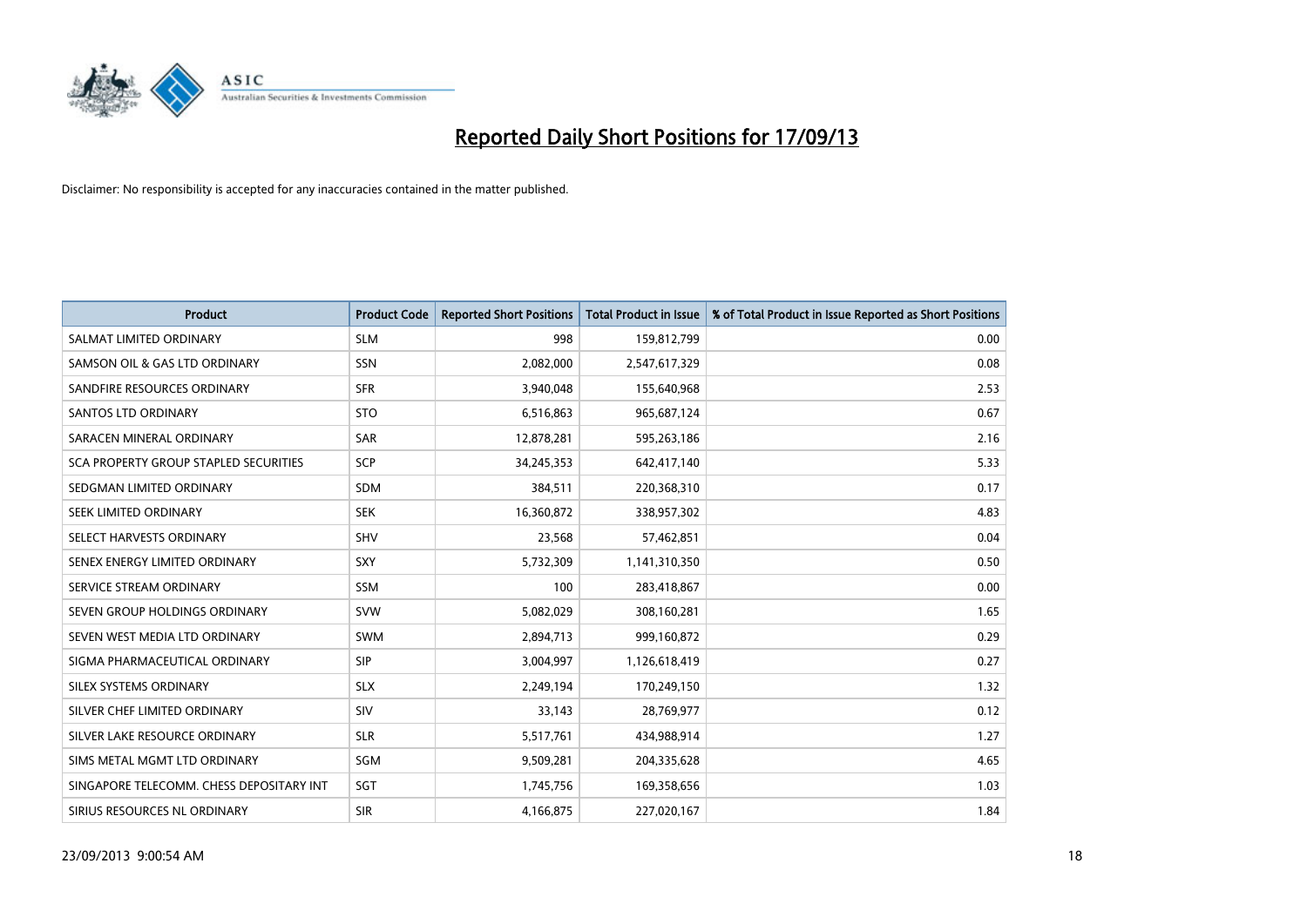

| <b>Product</b>                           | <b>Product Code</b> | <b>Reported Short Positions</b> | <b>Total Product in Issue</b> | % of Total Product in Issue Reported as Short Positions |
|------------------------------------------|---------------------|---------------------------------|-------------------------------|---------------------------------------------------------|
| SIRTEX MEDICAL ORDINARY                  | <b>SRX</b>          | 233,705                         | 56,079,887                    | 0.42                                                    |
| SKILLED GROUP LTD ORDINARY               | <b>SKE</b>          | 5,443,920                       | 233,533,526                   | 2.33                                                    |
| <b>SKY NETWORK ORDINARY</b>              | <b>SKT</b>          | 23,903                          | 389,139,785                   | 0.01                                                    |
| SKYCITY ENT GRP LTD ORDINARY             | <b>SKC</b>          | 53,128                          | 576,958,340                   | 0.01                                                    |
| <b>SLATER &amp; GORDON ORDINARY</b>      | SGH                 | 942                             | 196,809,265                   | 0.00                                                    |
| SMS MANAGEMENT, ORDINARY                 | <b>SMX</b>          | 1,535,285                       | 69,919,865                    | 2.20                                                    |
| SONIC HEALTHCARE ORDINARY                | <b>SHL</b>          | 5,359,737                       | 400,152,056                   | 1.34                                                    |
| SOUL PATTINSON (W.H) ORDINARY            | SOL                 | 82,998                          | 239,395,320                   | 0.03                                                    |
| SP AUSNET STAPLED SECURITIES             | SPN                 | 35,300,879                      | 3,376,325,523                 | 1.05                                                    |
| SPARK INFRASTRUCTURE STAPLED NOTE & UNIT | SKI                 | 53,288,989                      | 1,326,734,264                 | 4.02                                                    |
| SPDR 200 FUND ETF UNITS                  | <b>STW</b>          | 102,302                         | 44,078,688                    | 0.23                                                    |
| SPECIALTY FASHION ORDINARY               | <b>SFH</b>          | 60,706                          | 192,236,121                   | 0.03                                                    |
| ST BARBARA LIMITED ORDINARY              | <b>SBM</b>          | 10,070,886                      | 488,074,077                   | 2.06                                                    |
| STARPHARMA HOLDINGS ORDINARY             | SPL                 | 16,453,605                      | 283,964,948                   | 5.79                                                    |
| STEADFAST GROUP LTD ORDINARY             | <b>SDF</b>          | 120,759                         | 500,873,408                   | 0.02                                                    |
| STHN CROSS MEDIA ORDINARY                | SXL                 | 8,640,235                       | 705,099,800                   | 1.23                                                    |
| STOCKLAND UNITS/ORD STAPLED              | SGP                 | 18,236,140                      | 2,305,750,747                 | 0.79                                                    |
| STRAITS RES LTD. ORDINARY                | <b>SRQ</b>          | 31,522                          | 1,164,150,159                 | 0.00                                                    |
| STW COMMUNICATIONS ORDINARY              | SGN                 | 1,297,704                       | 403,828,512                   | 0.32                                                    |
| SUNCORP GROUP LTD ORDINARY               | <b>SUN</b>          | 4,398,686                       | 1,286,600,980                 | 0.34                                                    |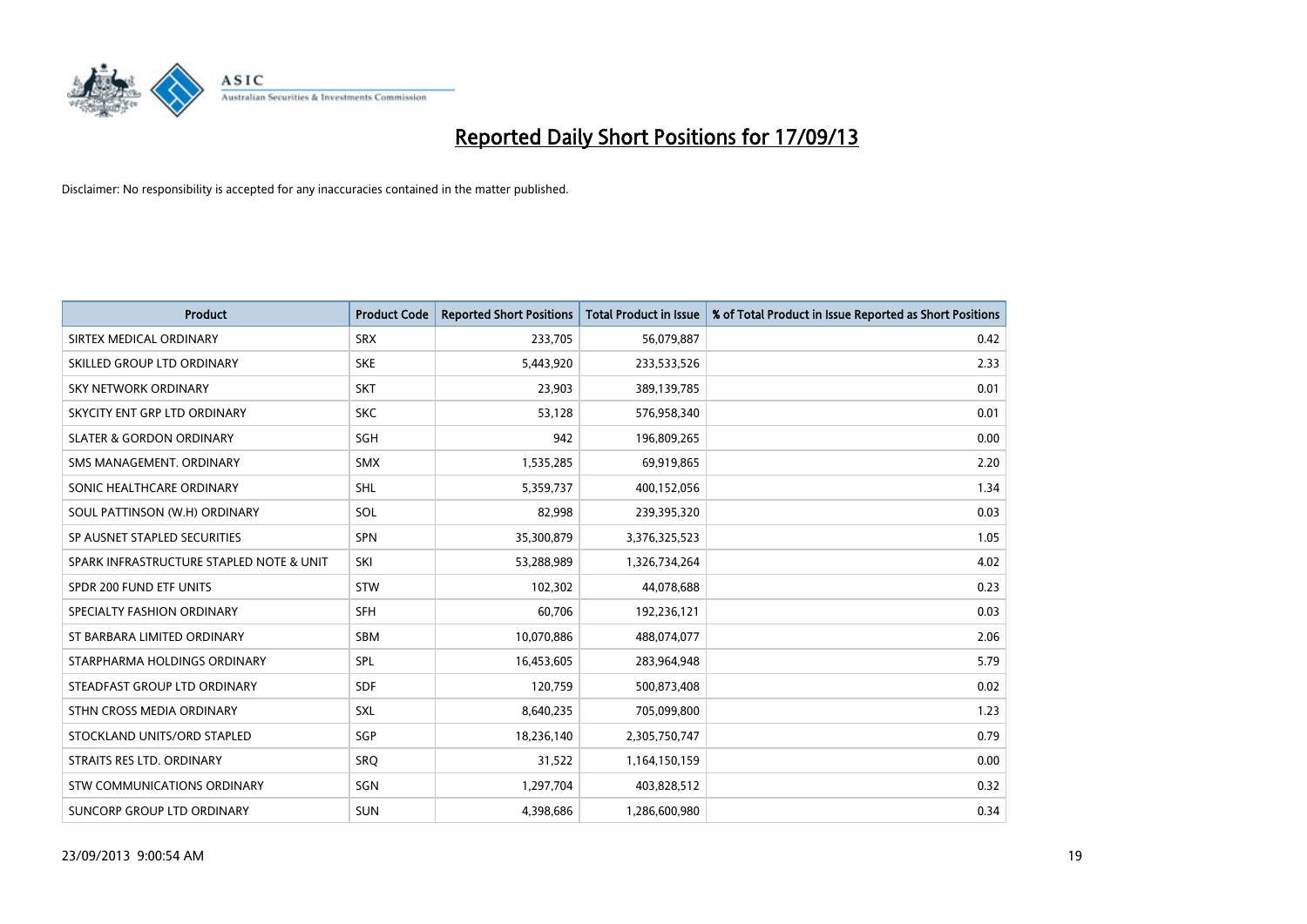

| <b>Product</b>                   | <b>Product Code</b> | <b>Reported Short Positions</b> | <b>Total Product in Issue</b> | % of Total Product in Issue Reported as Short Positions |
|----------------------------------|---------------------|---------------------------------|-------------------------------|---------------------------------------------------------|
| SUNDANCE ENERGY ORDINARY         | <b>SEA</b>          | 203,192                         | 462,611,982                   | 0.04                                                    |
| SUNDANCE RESOURCES ORDINARY      | <b>SDL</b>          | 46,380,524                      | 3,072,110,985                 | 1.51                                                    |
| SUNLAND GROUP LTD ORDINARY       | <b>SDG</b>          | 34,229                          | 181,710,087                   | 0.02                                                    |
| SUPER RET REP LTD ORDINARY       | <b>SUL</b>          | 1,216,520                       | 196,731,620                   | 0.62                                                    |
| SYD AIRPORT STAPLED US PROHIBIT. | SYD                 | 16,389,816                      | 2,127,016,982                 | 0.77                                                    |
| SYRAH RESOURCES ORDINARY         | <b>SYR</b>          | 2,250,258                       | 147,867,623                   | 1.52                                                    |
| TABCORP HOLDINGS LTD ORDINARY    | <b>TAH</b>          | 22,586,662                      | 744,885,690                   | 3.03                                                    |
| TANAMI GOLD NL ORDINARY          | <b>TAM</b>          | 178,918                         | 587,548,523                   | 0.03                                                    |
| TAP OIL LIMITED ORDINARY         | <b>TAP</b>          | 8,282                           | 241,608,606                   | 0.00                                                    |
| TASSAL GROUP LIMITED ORDINARY    | <b>TGR</b>          | 35,994                          | 146,507,029                   | 0.02                                                    |
| TATTS GROUP LTD ORDINARY         | <b>TTS</b>          | 11,582,371                      | 1,402,714,027                 | 0.83                                                    |
| <b>TECHNOLOGY ONE ORDINARY</b>   | <b>TNE</b>          | 1,379                           | 307,245,955                   | 0.00                                                    |
| TELECOM CORPORATION ORDINARY     | <b>TEL</b>          | 4,042,083                       | 1,817,088,869                 | 0.22                                                    |
| TELSTRA CORPORATION, ORDINARY    | <b>TLS</b>          | 18,739,628                      | 12,443,074,357                | 0.15                                                    |
| TEN NETWORK HOLDINGS ORDINARY    | <b>TEN</b>          | 132,297,778                     | 2,586,970,845                 | 5.11                                                    |
| TERANGA GOLD CORP CDI 1:1        | <b>TGZ</b>          | 838,983                         | 174,196,016                   | 0.48                                                    |
| THE REJECT SHOP ORDINARY         | <b>TRS</b>          | 1,749,291                       | 28,826,248                    | 6.07                                                    |
| THOR MINING PLC CDI 1:1 DEF SET  | <b>THRDA</b>        | 795                             | 492,496,058                   | 0.00                                                    |
| THORN GROUP LIMITED ORDINARY     | <b>TGA</b>          | 59,552                          | 148,897,155                   | 0.04                                                    |
| TIGER RESOURCES ORDINARY         | <b>TGS</b>          | 1,945,866                       | 674,770,269                   | 0.29                                                    |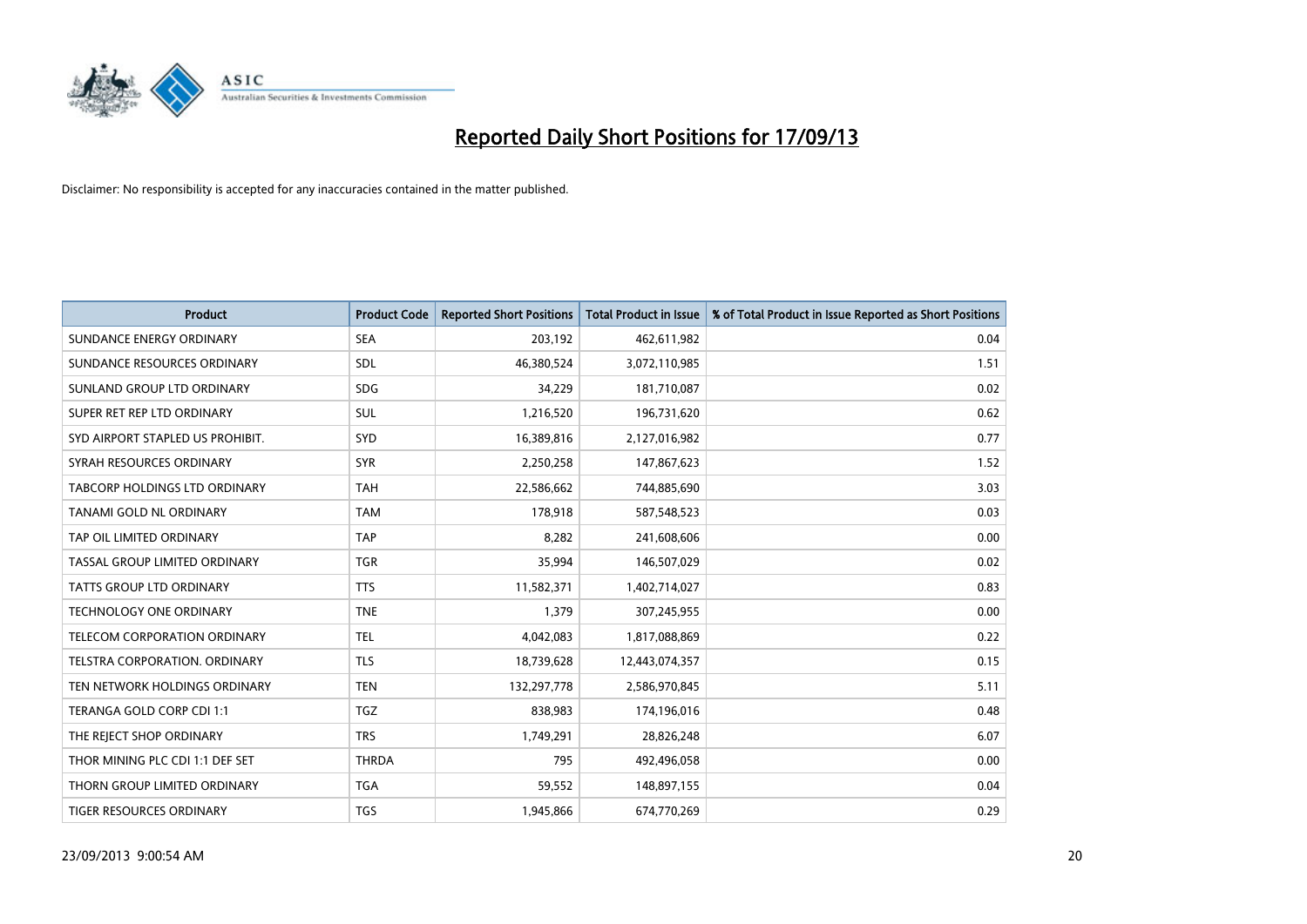

| <b>Product</b>                        | <b>Product Code</b> | <b>Reported Short Positions</b> | <b>Total Product in Issue</b> | % of Total Product in Issue Reported as Short Positions |
|---------------------------------------|---------------------|---------------------------------|-------------------------------|---------------------------------------------------------|
| <b>TOLL HOLDINGS LTD ORDINARY</b>     | <b>TOL</b>          | 28,195,443                      | 717,133,875                   | 3.93                                                    |
| TORO ENERGY LIMITED ORDINARY          | <b>TOE</b>          | 7,323                           | 1,041,936,676                 | 0.00                                                    |
| TOX FREE SOLUTIONS ORDINARY           | <b>TOX</b>          | 1,115,494                       | 132,519,859                   | 0.84                                                    |
| TPG TELECOM LIMITED ORDINARY          | <b>TPM</b>          | 1,419,186                       | 793,808,141                   | 0.18                                                    |
| <b>TRADE ME GROUP ORDINARY</b>        | <b>TME</b>          | 322,226                         | 396,017,568                   | 0.08                                                    |
| <b>TRANSACTION LTD ORDINARY</b>       | <b>TSN</b>          | 5,375,692                       | 1,780,064,679                 | 0.30                                                    |
| TRANSFIELD SERVICES ORDINARY          | <b>TSE</b>          | 55,580,540                      | 512,457,716                   | 10.85                                                   |
| TRANSPACIFIC INDUST. ORDINARY         | <b>TPI</b>          | 18,210,981                      | 1,578,563,490                 | 1.15                                                    |
| TRANSURBAN GROUP TRIPLE STAPLED SEC.  | <b>TCL</b>          | 4,522,803                       | 1,485,500,376                 | 0.30                                                    |
| <b>TREASURY GROUP ORDINARY</b>        | <b>TRG</b>          | 21,930                          | 23,070,755                    | 0.10                                                    |
| TREASURY WINE ESTATE ORDINARY         | <b>TWE</b>          | 18,779,822                      | 647,227,144                   | 2.90                                                    |
| TROY RESOURCES LTD ORDINARY           | <b>TRY</b>          | 91,633                          | 167,642,495                   | 0.05                                                    |
| TWENTY-FIRST FOX INC A NON-VOTING CDI | <b>FOXLV</b>        | 1,282,709                       | 1,619,443,341                 | 0.08                                                    |
| TWENTY-FIRST FOX INC B VOTING CDI     | <b>FOX</b>          | 449,070                         | 1,112,242,654                 | 0.04                                                    |
| UGL LIMITED ORDINARY                  | UGL                 | 19,558,747                      | 166,511,240                   | 11.75                                                   |
| UNILIFE CORPORATION CDI 6:1           | <b>UNS</b>          | 674                             | 273,802,884                   | 0.00                                                    |
| UXC LIMITED ORDINARY                  | <b>UXC</b>          | 107,249                         | 308,906,770                   | 0.03                                                    |
| <b>VIRGIN AUS HLDG LTD ORDINARY</b>   | <b>VAH</b>          | 114,424,776                     | 2,581,231,776                 | 4.43                                                    |
| <b>VIRTUS HEALTH LTD ORDINARY</b>     | <b>VRT</b>          | 11,000                          | 79,536,601                    | 0.01                                                    |
| VISION EYE INSTITUTE ORDINARY         | <b>VEI</b>          | 297,285                         | 160,284,112                   | 0.19                                                    |